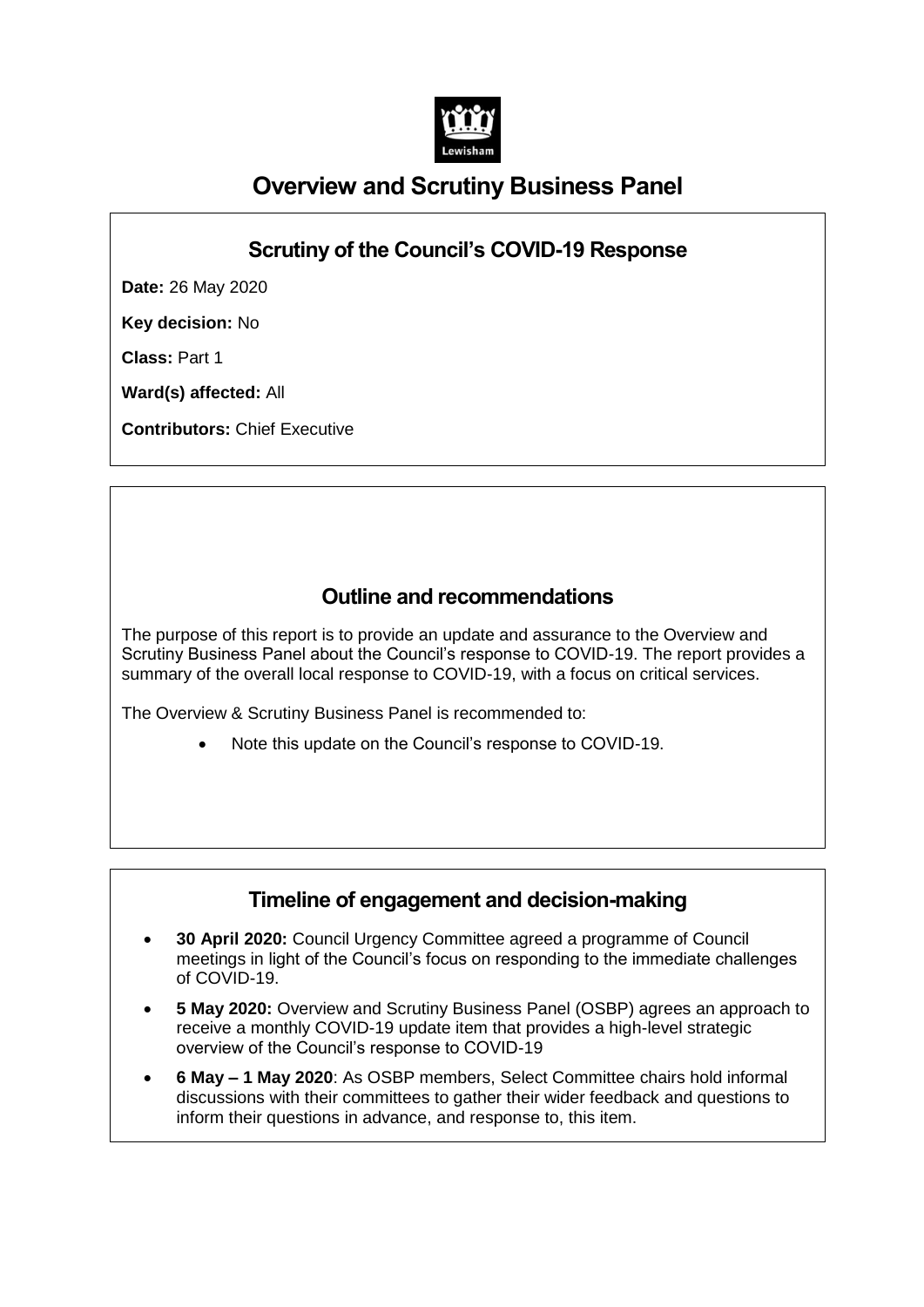**This report has not been available for five clear working days before the meeting and the Chair is asked to accept it as an urgent item. This inaugural report was not available for dispatch on Friday 15 May because of the pressures of managing the Council's ongoing response to the COVID-19 pandemic. The report cannot wait until the next meeting because the Committee requires an update each month to assure itself of the current position of the Council in managing the response to the pandemic.**

## **1. Summary**

- $1.1<sub>1</sub>$ The purpose of this report is to provide an update and assurance for the Overview and Scrutiny Business Panel about the Council's response to COVID-19. The report provides a summary of the overall local response to COVID-19, with a focus on critical services. The report also responds to member requests for additional specific information as provided to the Overview and Scrutiny Manager.
- $1.2<sub>1</sub>$ The Council's critical services in the context of COVID-19 are:
	- [Adult Social Care](#page-7-0)
	- [Children's Services](#page-8-0)
	- **•** [Bereavement](#page-9-0)
	- **•** [Environmental Services](#page-10-0)
	- [Housing](#page-10-1)
	- [Finance](#page-12-0)
	- [Corporate and other essential](#page-13-0) support services Public Health, Emergency Planning and Response, Call Centre, Communications, ICT, Health & Safety, payroll and emergency recruitment.
- All Business Panel members were given an opportunity to put forward points of  $1.3.$ particular strategic interest in relation to this item which have been considered and addressed in writing this report.

## **2. Recommendations**

- $2.1$ The Overview & Scrutiny Business Panel is recommended to:
	- Note this update on the Council's response to COVID-19

## **3. Policy Context**

- $3.1.$ The content of this report is consistent with all the Council's corporate priorities (as outlined in the Corporate Strategy 2018-22) as the need to protect the health and wellbeing of all our residents (particularly the most vulnerable) at the current time underpins the delivery of every commitment within the strategy. However, the recommendations are particularly relevant under the priority of:
	- Delivering and defending: health, social care and support ensuring everyone receives the health, mental health, social care and support services they need
- $3.2.$ The Coronavirus Act (2020) sets out the temporary emergency measures that enable public bodies, such as local authorities, the NHS and police to respond to the COVID-19 outbreak. These measures are wide-ranging and involve the establishment of new powers and duties as well as changes to existing powers and duties.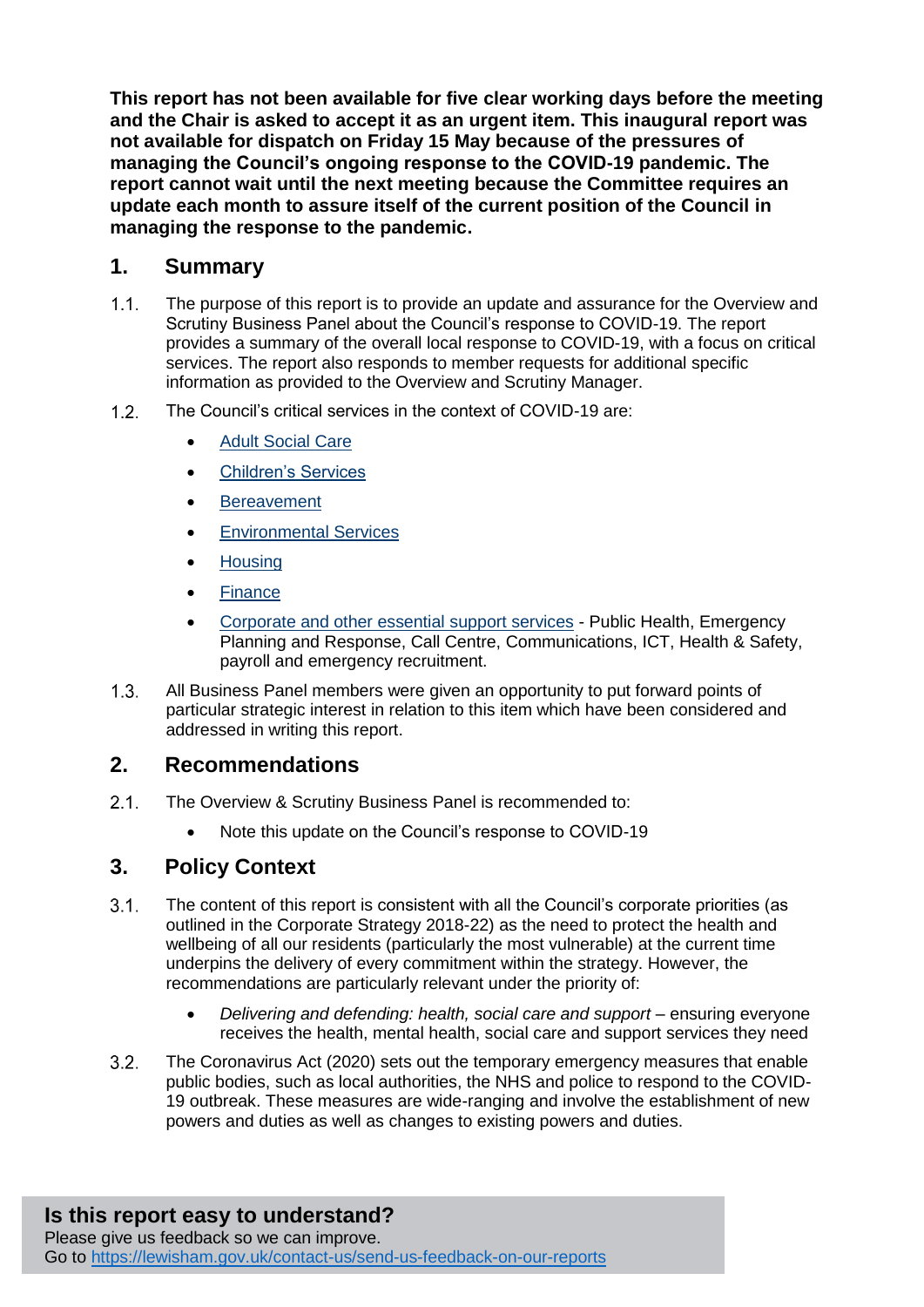# **4. Background**

- $4.1.$ On 5 May, OSBP agreed that all formal scrutiny activity be channelled through the Overview and Scrutiny Business Panel, which will receive a standing item at each meeting to provide members and the public with a high-level strategic overview and assurance about the Council's response to COVID-19. The committee's approach to this item was agreed as being focused on:
	- How can our intervention have a tangible, positive outcome
	- How can we provide immediate support to the Council's operational response
	- How can we illuminate and improve decision making.

#### **5. Lewisham Council's response to COVID-19**

 $5.1.$ On 11 March, the Council activated emergency measures to respond to COVID-19. Council Gold and a borough-wide COVID Committee Groups were established, both working to a shared strategy and objectives:

#### **Strategy:**

**We will work together with our partner agencies to respond to and recover from COVID-19 for our communities, businesses and staff.**

#### **Objectives:**

- **To provide support to the vulnerable**
- **To manage resourcing to meet the needs of emergency and maintain essential public services**
- **To provide support to our responding partner agencies who are protecting and preserving life**
- **To provide support to Lewisham businesses and communities**
- **To inform and reassure through communication and engagement**
- **To provide community leadership/reassurance**
- **To minimize disruption to infrastructure and business**
- **To facilitate recovery and the return to normality**
- $5.2.$ In order to ensure a coordinated, strategic Council-wide response to COVID-19, the Council's Director of Public Services, Ralph Wilkinson, was designated Gold Director to act as a single point of contact in managing the Council's emergency response to COVID-19. The Gold Director acts as a liaison point between the strategic Council Gold Group, which takes decisions on the overall strategic direction of the Council's response, and the operational Council Silver Group which reviews the current position of the delivery of critical services, ensuring they continue to provide for Lewisham's residents. Supporting the Gold Director is an Incident Response Team, which includes, emergency planning, project support and secretariat support.
- $5.3.$ The Gold Director also sits on the COVID Committee, chaired by Lewisham's Director of Public Health, which ensures a coordinated borough-wide response with key partners across Lewisham including Lewisham Clinical Commissioning Group, Metropolitan Police, Lewisham Homes and Lewisham Hospital among others.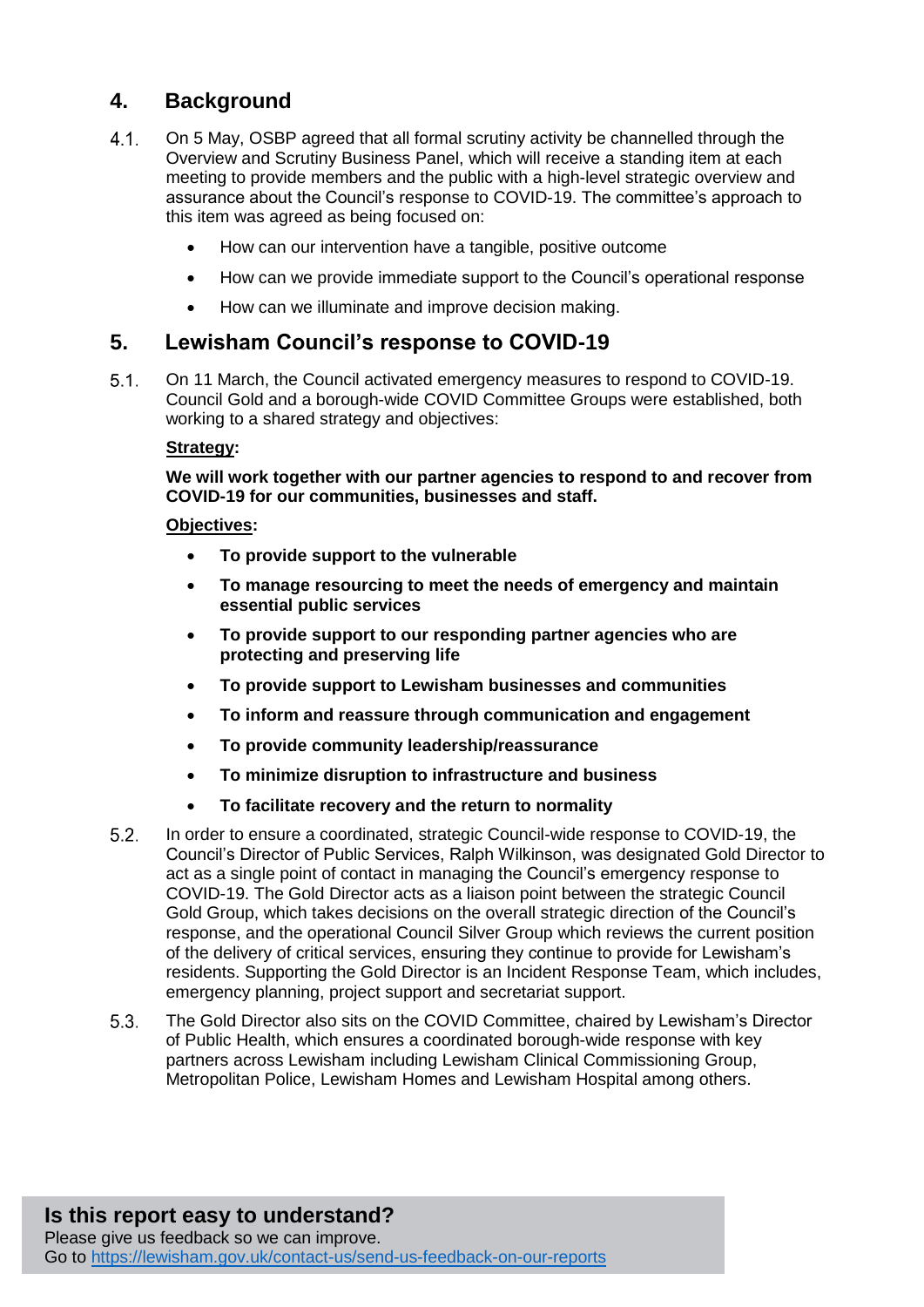

- $5.4.$ To ensure a consistent and coordinated Local Authority response, and in line with longstanding agreements across the capital, the Chief Executive is also part of London wide arrangements to respond to emergencies which is coordinated by London Resilience. A Strategic Coordinating Group (SCG) was set up very quickly and is chaired by John Barradell, Chief Executive and Town Clerk City of London and deputy chair by Eleanor Kelly, Chief Executive of Southwark. It was given "directive" status by the Government, to reflect the gravity of the situation. It has not, thus far, had to use those directive powers. Lewisham's Chief Executive was asked to lead and chair the South East London Strategic Resilience Board, consisting, for the majority of the time of Lewisham, Bromley, Croydon, Greenwich and Bexley. The six sub regional Chairs reported into the London Local Authorities Gold Coordinating Chair (Martin Esom, Waltham Forest) who sat on the SCG. Other roles have been taken up by Chief Executives across London to support the response such as Adult Social Care, shielding, testing, personal protective equipment (PPE) and finance.
- $5.5.$ Lewisham has taken a "One Council" approach in responding to challenges posed by COVID-19. The entire Senior Leadership Team, that is Executive Directors and Directors, has been involved with the coordination and delivery of our response which has been essential to the effectiveness and continued smooth running of our critical services. All services across the Council, critical or non-critical, have been instrumental in the Council's COVID-19 response, taking on new responsibilities and volunteering in critical areas of the business.
- $5.6.$ A Recovery Group is in development to coordinate the recovery of the Council and the Borough to a 'new normal'. The recovery approach will focus on: the Council's internal recovery with a focus on ways of working, resources and service redesign, and on the borough, focusing on local economic recovery, place-shaping and community resilience. Our recovery will be underpinned by the following principles:
	- Tackling widening social, economic and health inequalities
	- Protecting and empowering our most vulnerable residents
	- Ensuring the Council's continued resilience, stability and sustainability
	- Enabling residents to make the most of Lewisham the place
- $5.7.$ The immediate focus of recovery is managing a coordinated easing of lockdown to ensure Council services remain safe for residents and for staff. This phase will focus on staggering the appropriate re-opening of non-critical services, managing expected

# **Is this report easy to understand?**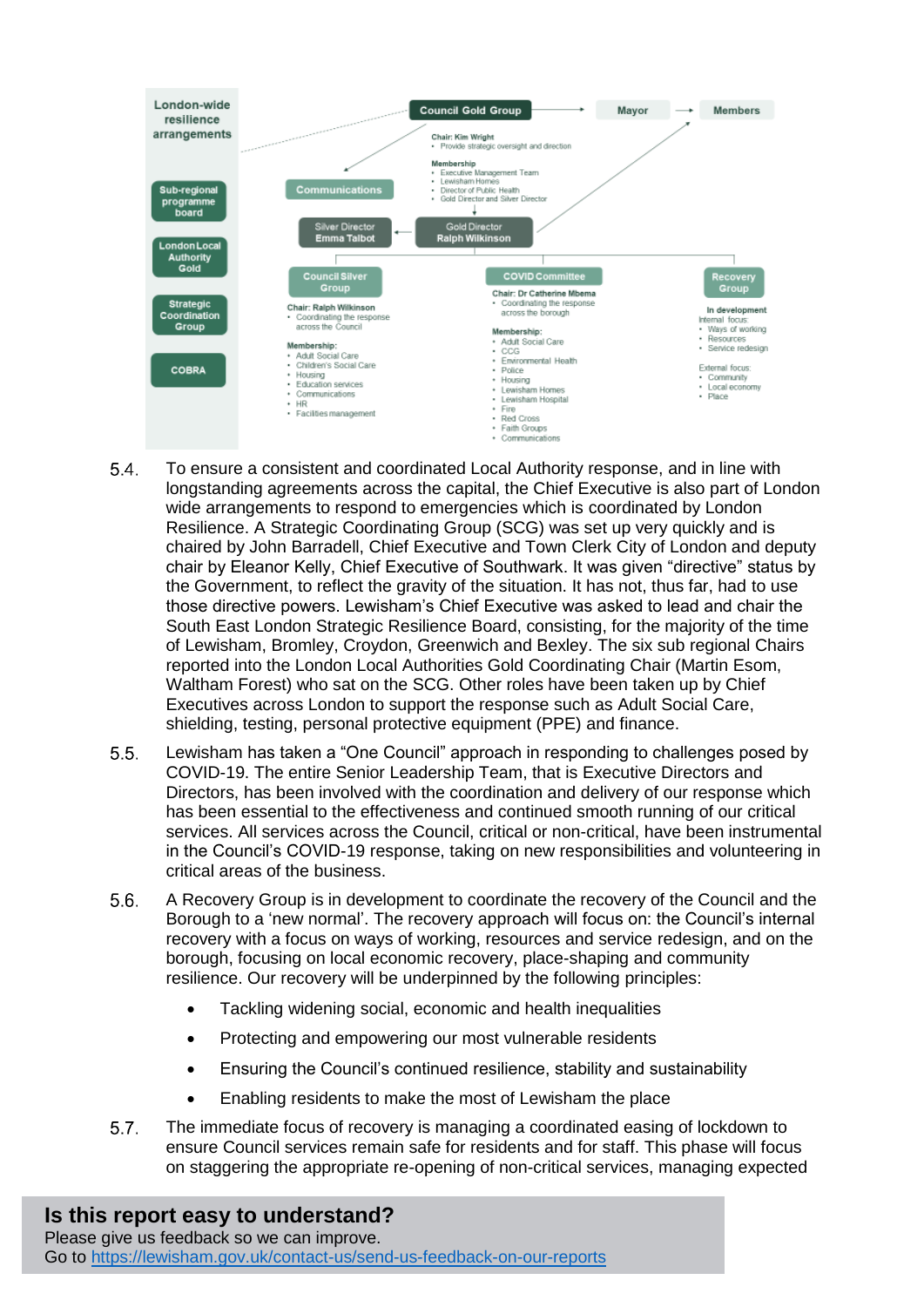increased demand for services in some areas, preparing for further waves of COVID-19 and planning for the Council and the borough's long-term recovery. There is much work to be done here and it will be the case that this will be harder than the actual lockdown itself.

 $5.8.$ Recovery will move in due course to a phase of review, consultation and assessment of the effect of COVID-19 on the borough. The Council intends to lead an extensive borough-wide impact assessment with residents, members, business partners in order to build an evidence base to inform policy and decision making. This phase will focus on equalities, analysing the various impacts of COVID-19 on those with protected characteristics to ensure that Council services and local partnerships are fit to tackle inequalities in a post-COVID Lewisham.

#### Council staff redeployment

- $5.9.$ Dozens of back-office staff were redeployed in the first few days of the pandemic to support the Incident Response Team and to operate the Council's newly established COVID-19 help line and email address. The COVID-19 helpline was established on 23 March 2020 designed to respond to residents' concerns and questions, provide reassurance and up to date information about the status of Council services and help alleviate pressure of enquiries on services. The helpline team have become adept at supporting residents with accessing the support they need, dealing with general enquiries and signposting to other avenues of support as required.
- 5.10. In eight weeks to Friday 15 May, 1302 email enquiries have been responded to and resolved, and 2586 calls have been answered by the remote team of volunteers managing calls and emails. Call rates have fluctuated in line with uncertainty, with an average of 71 calls per day. Member enquiries have been channelled through the Mayor's Office to support the Council focus resources on protecting critical services. Between 14 March and 11 May there have been 272 Councillor and MP questions. 84% questions (230) received an Officer response within 7 days. 9% questions (25) received an Officer response after 7 days.
- On 31 March, the Council launched an internal volunteering scheme for staff in anticipation of a surge in demand in critical services. Staff were asked to volunteer to work in or to support the Council's critical services. A range of generic roles were created - project manager, admin support, delivery support, telephone support, transport support (driving license necessary) and social care support. As the programme developed, more specific roles were created to provide flexible support to critical areas as needed. Over 200 staff volunteered to take part in the programme across the Council. As at 18 May, there are currently over 100 staff volunteers reassigned to services including approximately:
	- 10 staff volunteers working on the Lewisham Local community sector response to deliver food and essential items to local shielded residents
	- 50 staff volunteers calling shielded people to make sure they are getting the support and food parcels they need
	- 15 staff volunteers forming a new Outreach Engagement Team knocking on doors of shielded people we are unable to get in touch with to make sure their needs are met
	- 10 staff volunteers making contact with small businesses in the borough to make sure they have applied for the business rates relief they are entitled to
	- 10 staff volunteers supporting the frontline work of various of our housing teams, including supporting rough sleepers, emergency housing assessments and housing allocations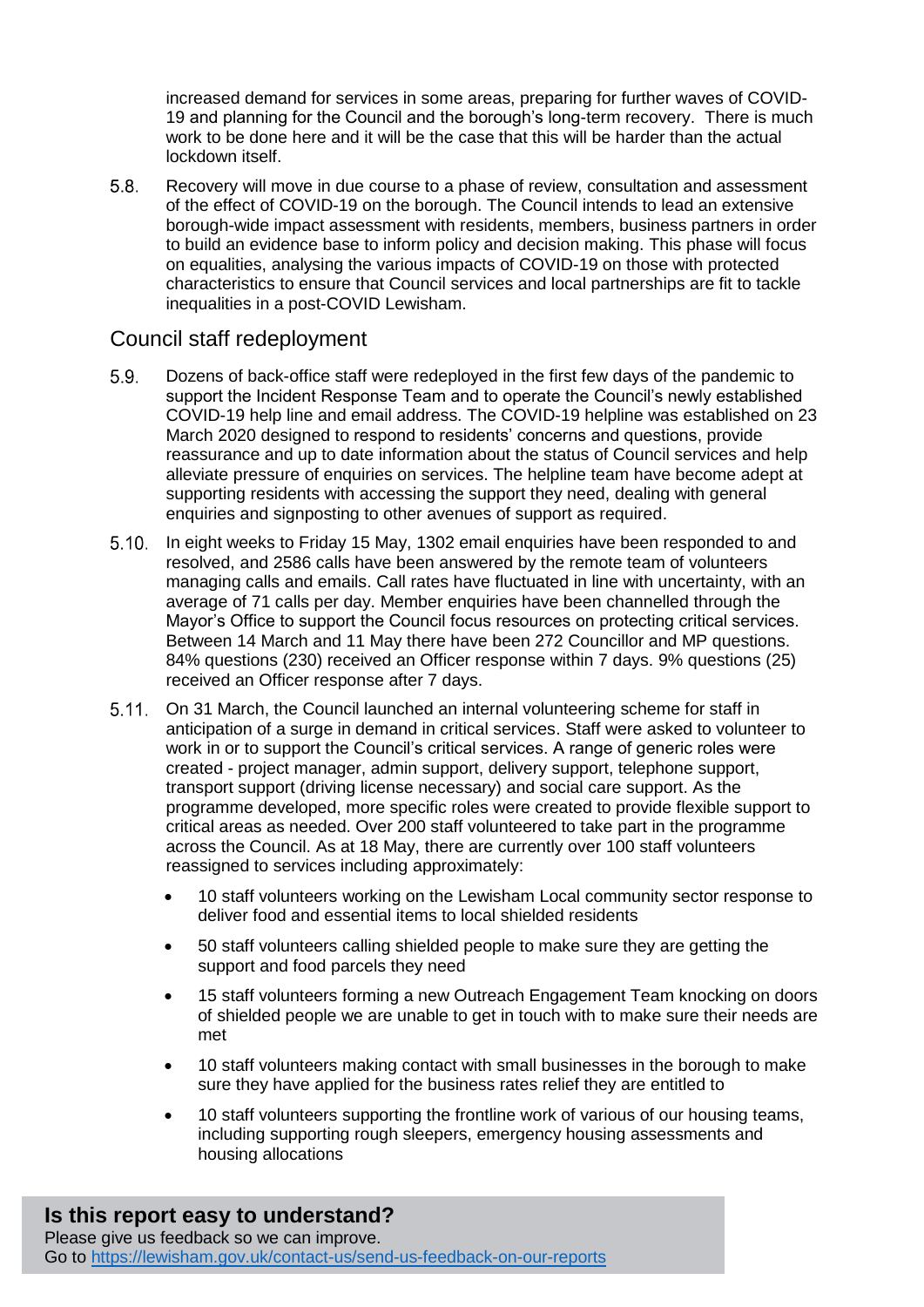- 15 staff volunteers training to be available to provide social care in the event of a spike in demand
- 30 staff volunteers working in back office support roles including IT, project support, customer service and administrative roles.

## Community Response

- Lewisham residents have displayed enormous goodwill and generosity, with thousands of people signing up to volunteer as part of the borough's community response to the crisis. Community volunteering efforts are led by Lewisham Local, working with organisations across the borough to ensure residents' needs have been met during the pandemic.
- At 15 May, 2085 people have signed up to volunteer with Lewisham Local. Volunteers who are DBS checked have been initially prioritised and assigned volunteering roles in the first instance. Nearly 400 volunteers have been assigned roles as befrienders, drivers and food packers with some volunteers carrying out multiple roles. Lewisham Local has received around 8000 referrals and has delivered over 5700 food packages.

## **Shielding**

- There are around 1.5million Clinically Extremely Vulnerable people in the UK who are required to shield themselves. This is a new area of responsibility for the Council and hasn't been without its problems and issues especially with the data we were provided with by the Government and NHS. The government has categorised vulnerable people into three groups:
	- Vulnerable People (Non-Clinical) people who can be classified as vulnerable due to non-clinical factors (e.g. children at risk of violence or with special educational needs, victims of domestic abuse and rough sleepers);
	- Clinically Vulnerable People people considered to be at higher risk of severe illness from COVID-19;
	- Clinically Extremely Vulnerable People (Shielding cohort) people defined on medical grounds as clinically extremely vulnerable, meaning they are at the greatest risk of severe illness.
- Clinically Extremely Vulnerable people have been advised to stay at home at all times and avoid any face-to-face contact. The government is currently advising people to shield until the end of June and is providing support to this group such as a free standardised weekly parcel of food and household essentials or priority delivery slots with supermarkets), medicines (arrangements to have medicines delivered to people's homes by local community pharmacies or their dispensing doctor), social contact and basic needs (emotional or social support, such as people to talk to on the phone or via a computer). The Council has also set up a Shielding team, consisting initially of 50 staff volunteers, to coordinate the support to Lewisham's Shielding residents. The Council is working with Lewisham Local to ensure that any shielding residents who are in this position are supported.
- Clinically Extremely Vulnerable people receive a letter from the NHS or their GP encouraging them to register their needs on a government website. A full list of all those who are currently shielding is updated with the Council on a daily basis. At 18 May, there are 9389 people in Lewisham on the Government's shielding list. The Council has a team of redeployed staff from non-critical service areas that is contacting all those on the list, which is updated daily, within 24 hours to check their needs are being met. If residents request support, they are referred to Lewisham Local who are coordinating and delivering support to those residents who are shielding, and other

# **Is this report easy to understand?**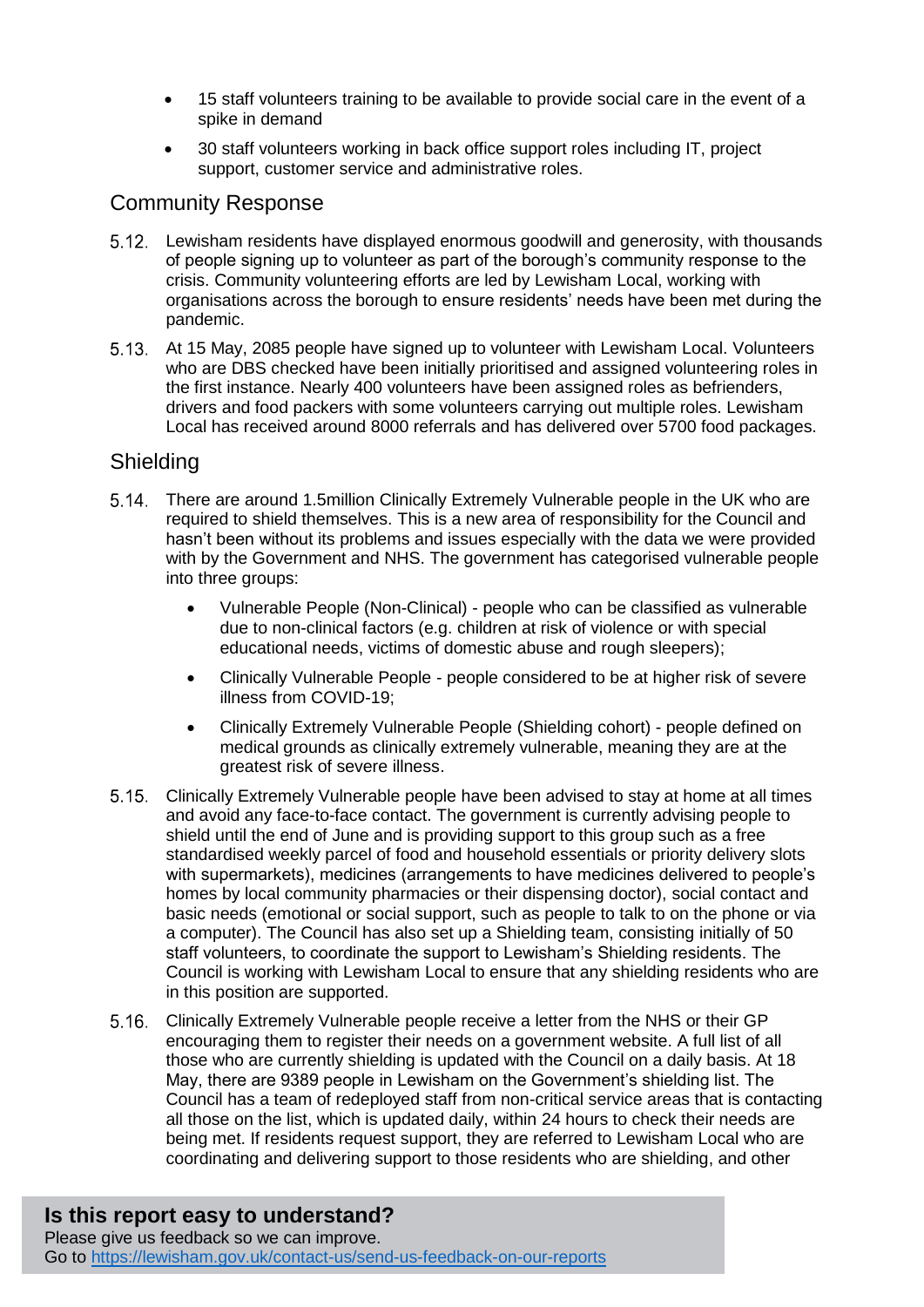residents who request support.

5.17. At 18 May we have attempted contact with everyone on the shielding list and have made successful contact with 8709 people on this list. Where there are shielding residents who we haven't been able to contact on the phone, the Council has established an Outreach Engagement Team of twenty redeployed staff from the Council and from Lewisham Homes to make physical welfare checks on vulnerable people who are shielding, adhering to social distancing guidance at all times. The shielding team conduct follow-up phone calls to all residents on the shielding list to ensure their needs are still being met and adjusting their support package accordingly.

## Working with our partners

- 5.18. Our close joint-working arrangements with partners have been essential in the Council's ongoing response to COVID-19. We have worked in partnership with local health partners, emergency services and our voluntary and community sector to ensure a consistent and coordinated approach across the borough. The Council's COVID Committee brings together key partners to share information, align policy and decision-making and identify pressures and capacity issues across the borough. The COVID Committee has also managed key borough-wide issues such as personal protective equipment (PPE) and testing.
- $5.19.$ The Council's Gold Director has regular liaison meetings with the police to share information and identify areas of partnership working. The Met Police have been implementing the change in legislation announced by the Government, which gives officers additional powers by making it an offence for non-essential premises to remain open, or for people to gather in groups of two or more in public, outside of their household. Police officers are out on regular patrols across South East London to keep communities safe and prevent crime.
- The Police have worked very closely with a number of critical and non-critical service areas, namely the Council's Parks and Enforcement services. Enforcement of compliance with social distancing regulations has primarily been led by the Police, with Council services supporting this through regular patrols, directions and advice. Council Parks officers continue to regularly patrol Lewisham's parks and open spaces, with increased patrols over each weekend. We redeployed some of our Parking Enforcement Officers to these roles too, in order to assist at busy times such as over Easter and Bank Holiday Weekends.
- $5.21$ The Council continues to work closely with our health partners, including Lewisham and Greenwich Trust and Lewisham Clinical Commissioning Group (CCG), to ensure the continued delivery health and social care services across the borough. The CCG has opened two temporary community treatment centres ('hot hubs') to provide care for patients who are very unwell, suspected of having COVID-19 and require medical attention. One hub is based at Marvels Lane Surgery in the south of the borough and the other is based at the Waldron Centre in the north of the borough. Patients cannot self-refer to these 'hot hubs', they must be referred by their GP or NHS 111.

# **6. Critical services**

 $6.1.$ Early on, the Council, and as part of a pan-London agreed position, identified a set of critical services that were to be the focus of maintaining delivery above all other services throughout the COVID-19 pandemic. The Council has been monitoring these services on a daily basis to ensure they continue and are sufficiently resourced to support our most vulnerable residents. The Council was reporting daily situation reports and data sets to the SCG in order to provide reassurance and part of Lewisham's Chief Executive's role was to report daily on the position in the South East London sub region. Daily reporting to the SCG for the Council and the sub region

# **Is this report easy to understand?**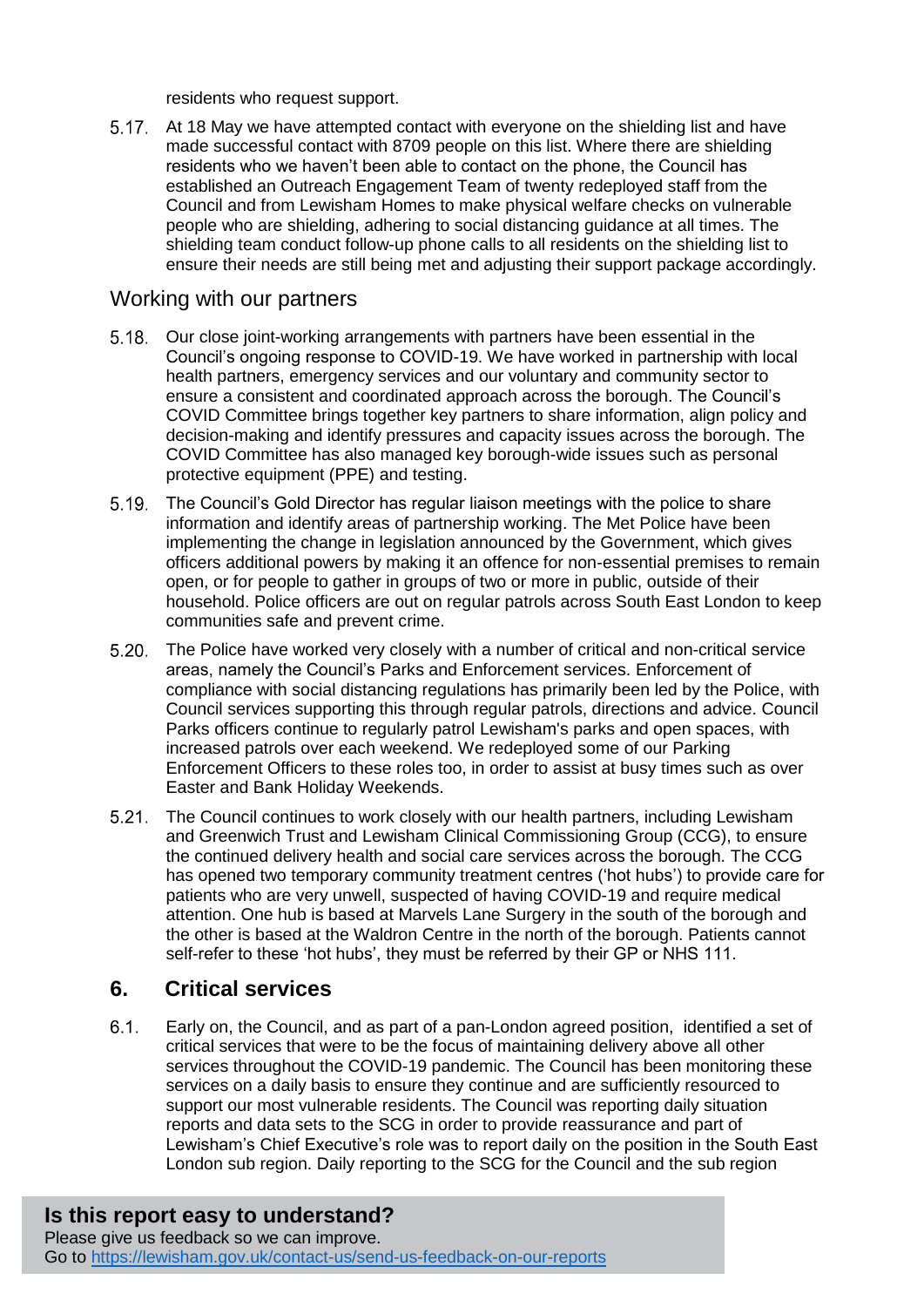started on 18 March and was replaced by weekly reporting on 12 May.

 $6.2.$ This paper outlines the delivery status of the Council's critical services in order to provide strategic oversight and assurance for members.

## <span id="page-7-0"></span>Adult Social Care

- $6.3.$ Critical Adult Social Care services are: safeguarding, emergency duty team, emergency homecare response, placements and discharges from hospitals, care home placements. The Adult Social Care and Joint Commissioning services in Lewisham have been working closely with health and care partners across the system to support residents to stay safe and reducing pressure on the NHS.
- $6.4.$ As part of the government's response to the coronavirus pandemic, some temporary changes have been made to the Care Act 2014. The option of easements to the Care Act came into effect at the end of March make it possible for the Council to temporarily reduce its usual duties. While we are currently applying flexibility to processes in order to focus on rapidly giving residents the care they need outside of hospital, and therefore take pressure off the NHS to date, the Council has not needed to operate under the Care Act easements.
- $6.5.$ Safeguarding remains a priority for the Council and the Adult Safeguarding provision has remained performing as normal throughout the period of lockdown, delivering a service as equivalent to pre-COVID-19 operation.
- $6.6.$ There has been a slight reduction in demand regarding referrals from the community through the Social Care Advice and Information Team (SCAIT), however those referrals that we have received have been for increasingly complex cases. The service has also seen a number of additional referrals from those residents who are shielding. The Council's team of redeployed members of staff are referring residents on the shielding list, previously unknown to social care, where social care needs have been identified. Demand flows from the hospital have decreased and the Council has been working very closely with the hospital seven days a week to free up capacity in order to respond to ongoing COVID-19 pressures.
- $6.7.$ Social workers continue to undertake assessments where required, but are responding flexibly and using alternative communication methods to continue to support residents remotely. Since March 2020, staffing levels have remained at around 75% - 80%, with a number of staff needed to self-isolate.
- $6.8.$ The Council continues to be in close contact with all our care providers, including care homes. Care homes stopped visits from relatives and others very early in the COVID-19 awareness stage. Nevertheless, there were some early outbreaks in a small number of care homes. In care homes in Lewisham, official ONS data tells us there have been 14 deaths as at 1 May 2020.
- $6.9.$ Early on, care homes identified issues with the availability of personal protective equipment (PPE). The Council worked in partnership with One Health Lewisham on an interim basis to source and purchase PPE quickly until the London Resilience Forum established a system for the local distribution of PPE. The Council has redeployed a number of staff to work in a small team to manage this emergency PPE supply to those providers who are unable to access PPE though their usual PPE supply chain. Therefore, locally, providers have always had access to PPE either through their usual supply chain or the Council's emergency route. We have also established a team who are working on the redeployment of staff from non-critical service areas to work with or in our care homes to provide extra support and capacity if needed.
- Lewisham's care market, including domiciliary care, supported living units and care homes have all responded very flexibly to meet need, ensuring that we have been able to continue to deliver care and support to the most vulnerable. There has been a

# **Is this report easy to understand?**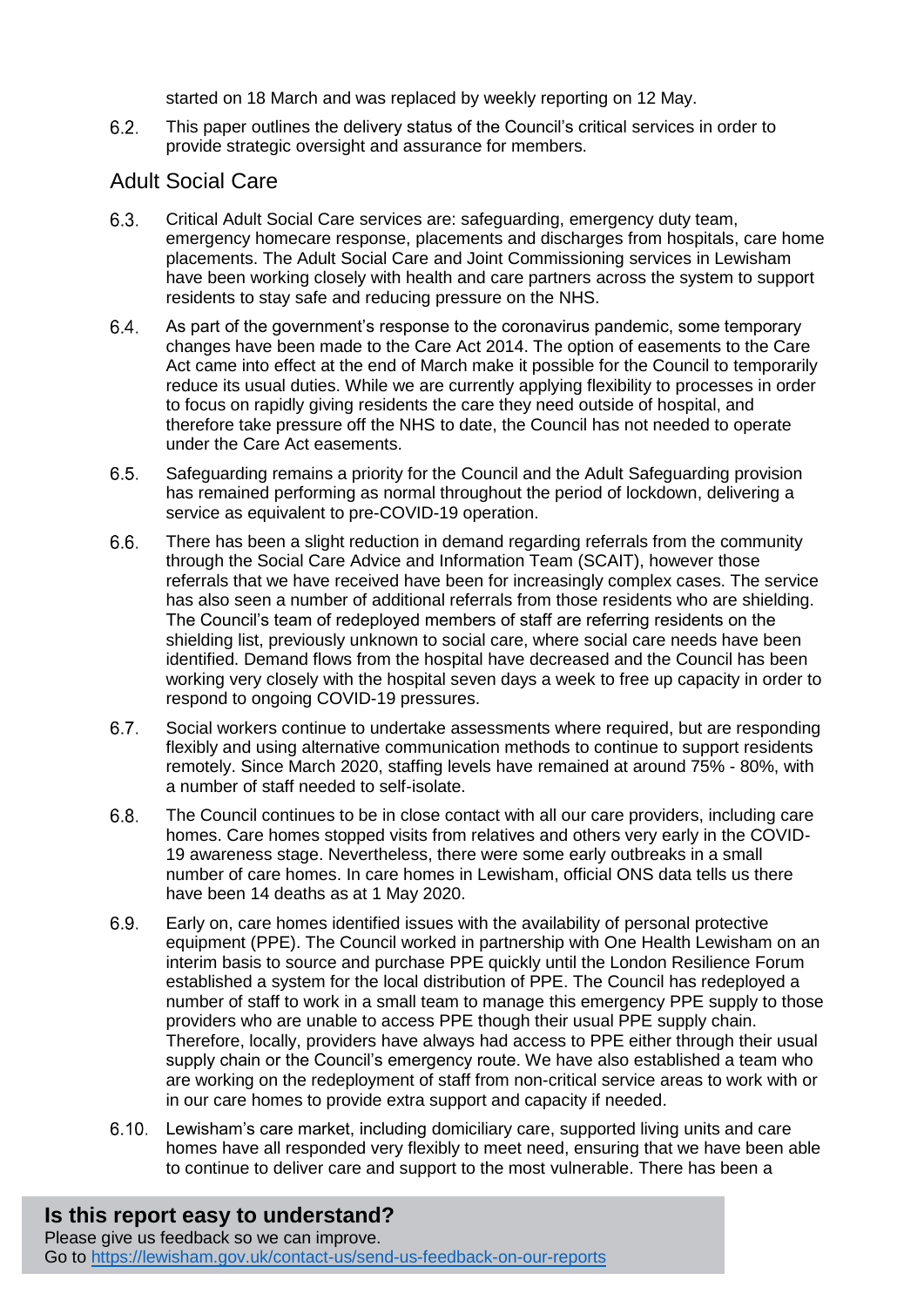reduction in contact between social workers and residents in care homes due to social distancing measures. Social workers have continued to provide appropriate support to those residents in care homes using remote methods. Council officers have also offered a range of support and advice to care home providers including specific advice from Public Health colleagues to help reduce risk to staff and service users. It remains a Council priority to manage capacity in care providers, thus supporting the NHS.

Testing in care homes has until recently been managed through Public Health England (PHE) and the Care Quality Commission with mixed results. Now, responsibility rests with PHE and Lewisham's Public Health Team. The Council, working with the Clinical Commissioning Group (CCG) and Lewisham and Greenwich Trust (LGT), have developed a new local pathway for testing for providers. This local route supplements the PHE testing route which focuses specifically on new outbreaks of the virus. The local route aims to build local resilience and ensure care homes can be supported quickly. On 13 May the government announced £600m infection control funding for care homes. Officers are currently developing how Lewisham's allocation of this funding will be distributed to care homes.

#### <span id="page-8-0"></span>Children's Services

- Critical services in Children's Services are: safeguarding, children with complex needs, children in care and placements, education services such as childcare support network and advice to parents/carers. The key areas of focus for Children's Services during the COVID-19 pandemic have been to work with our schools to ensure they are open for vulnerable children and children of key workers, and supporting children and young people most at risk.
- Children's Social Care has had to operate very differently throughout the lockdown period. Children's Social Care have undertaken a risk exercise for children with a social worker to identify those children most at risk. Children's social workers are only visiting these children considered to be most at risk of harm, and are following social distancing guidance and using personal protective equipment (PPE) where appropriate. All other children and families are being contacted virtually. Some families are being re-directed to the recently established Family Information and Support Service (FISS) for advice and help.
- 6.14. Referrals to Children's Social Care began to fall in March and have continued to reduce throughout the lockdown period. In line with other London authorities, there have been fewer contacts into the Multi-Agency Safeguarding Hub (MASH) during lockdown and tight thresholds are being applied for referral thereafter into social care. With 60-70% of staff working from home full time, social care teams have adapted how they work with young people to minimise face-to-face contact. Social workers have found different ways to engage and communicate with adolescents using various media and communications channels.
- Fostering placements remain stable and we have taken measures to support foster carers to ensure continued stability of placements. Children continue to be placed with both in-house carers and independent fostering agencies. The number of requests to move children and young people are decreasing as social workers are only making requests in urgent or emergency circumstances.
- The Council is working closely with schools across the borough to provide support and guidance for following government guidance about providing continued learning programmes for children and young people remotely, and is supporting schools as they consider plans for the phased return of pupils. Schools have continued to open to provide for vulnerable children (including those who have a social worker and/or an Education, Health & Care Plan). The government's COVID-19 Recovery Strategy stated that local authorities and schools should continue to encourage vulnerable

# **Is this report easy to understand?**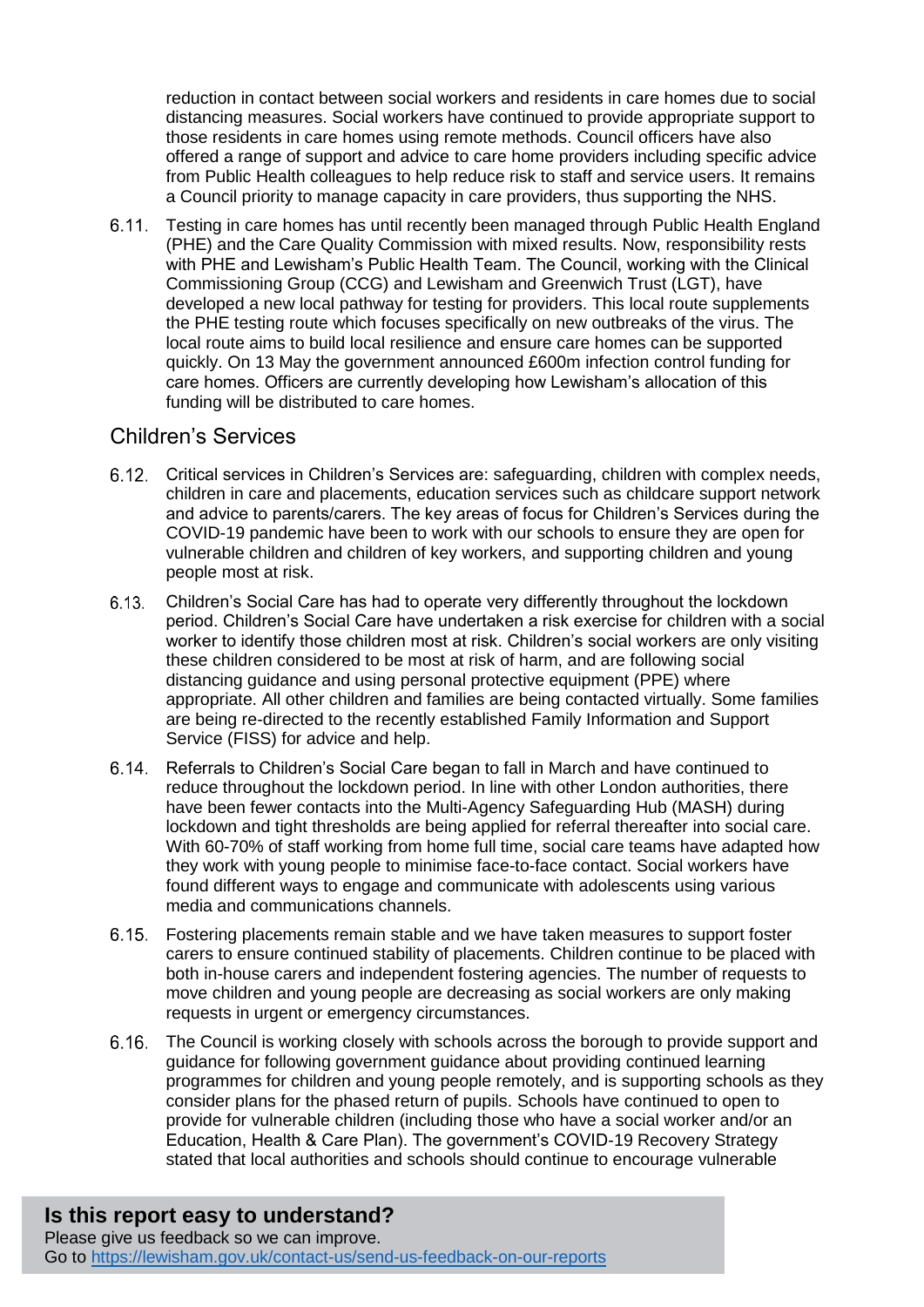children to attend school in person.

- All schools have provided pupils not attending school with work to do, either by email or on their website or hard copy delivered to their homes. The Department for Education (DfE) has also brought together an initial list of free online educational resources to help children of all ages learn at home. The list includes subject-specific resources for English, maths, science, PE, wellbeing and special educational needs & disabilities (SEND).
- The Outreach Inclusion Service has also been offering support to disadvantaged children (e.g. those with challenging behaviour and/or a poor attendance record, but who are not defined as 'vulnerable' by the government). Within the service, there are qualified counsellors and therapists who can offer sessions with children and parents/carers, aiming to help them cope better whilst at home.
- 6.19. It is likely that those children who have not engaged in learning will need extra support when they return to school. At this stage we do not know when children will return to school but it is clear that secondary pupils in Y7 - 9 will not return before September. Lewisham Learning and officers in Education Services will be working with schools as they assess the progress of individual pupils and the additional support programmes which may be needed. Summer programmes will be provided in some form and the scope of those are being considered.
- Lewisham Youth Offending Service has maintained business essential provision delivered remotely, with contact managed by telephone, video conferencing and in some cases face-to-face contact maintaining social distancing. The priority of the service is to manage public safety, court services and resettlement. During the COVID-19 outbreak, the number of children and young people being arrested with Lewisham addresses has reduced by nearly 50%. Overall levels of crime in London have reduced by approximately 40%, with serious youth violence down by 76% across London.

#### <span id="page-9-0"></span>Bereavement Services

- The Council's critical bereavement services are registrations of births and deaths, public mortuary body storage, Council Crematoria and Burial Grounds. Bereavement Services have seen increased pressure as a result of COVID-19. The service continues to follow guidance issued by central government, Public Health England and the London Resilience Forum and is working hard to support residents during a very difficult time while observing social distancing guidance.
- Local authorities in London are working together to ensure a consistent approach to bereavement services and to coordinate mortality management and planning across the capital. Lewisham Mortality Planning Group meets on a weekly basis looking at the local death management process and putting in any contingencies that are needed to deal with the demands from each stage of the process. Lewisham is represented at the Inner South London Coronial Group which consists of representatives from Lambeth, Greenwich, Southwark and Lewisham and ensures a standard approach across the sub-region. The South London Coronial Group feeds into the London Mortality Planning Group which has oversight of London wide contingencies and resources.
- 6.23. Sadly, COVID-19 has led to an increase in the number of deaths registered in the borough. Lewisham's Registrars, normally responsible for the registrations of deaths, marriages, births and ceremonies, are currently only registering deaths via telephone appointments. ONS statistics confirm that 239 deaths have been registered in Lewisham at 1 May 2020. There has been more demand for bereavement registrations than normal but the service is coping well with demand and managing capacity well.
- Everything possible is being done to honour the wishes of the deceased as well as their family and friends. Funerals, cremations and burials continue to operate during

#### **Is this report easy to understand?** Please give us feedback so we can improve.

Go to<https://lewisham.gov.uk/contact-us/send-us-feedback-on-our-reports>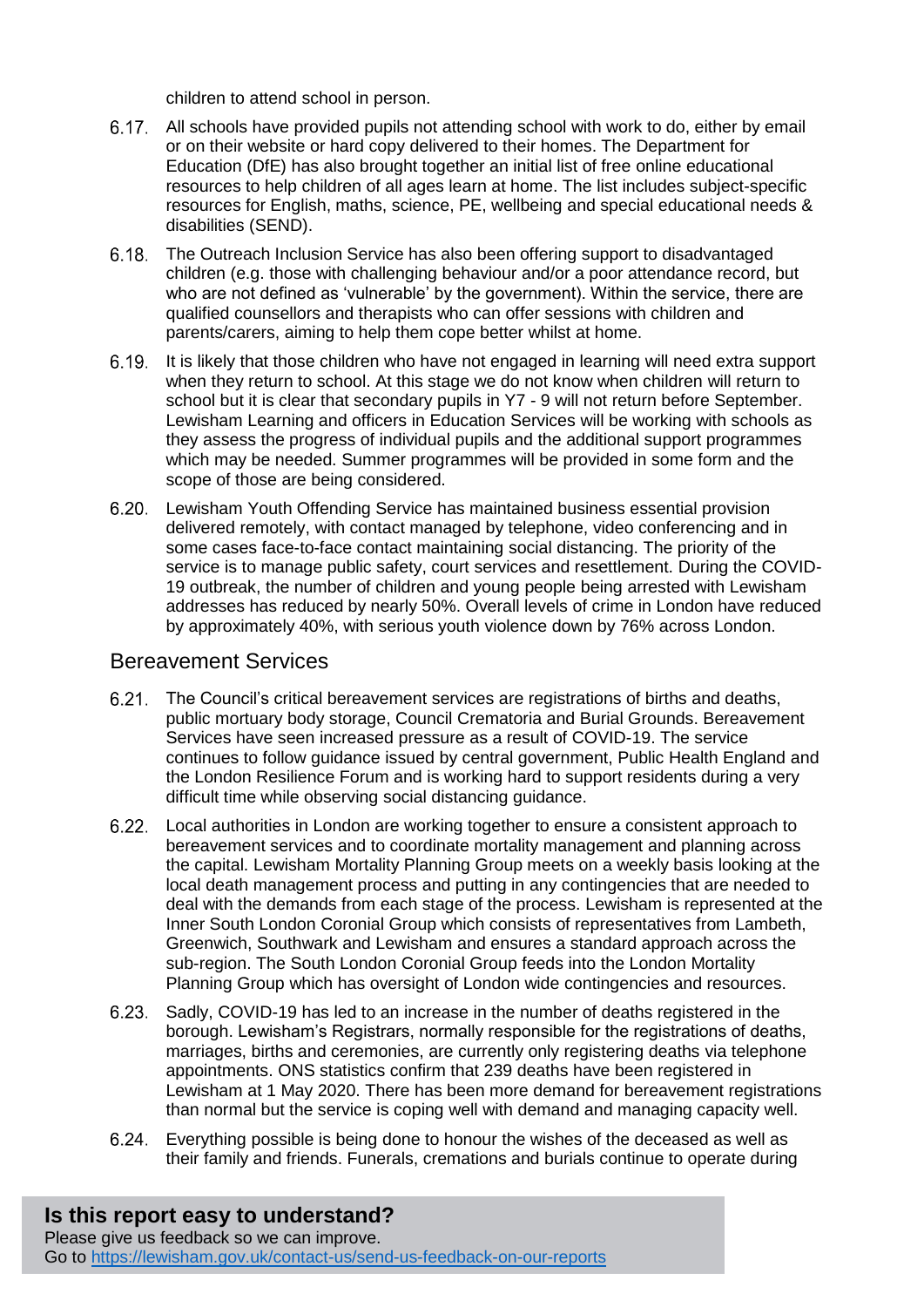the week with a maximum of 10 mourners attending a funeral. Mourners are advised to remain two metres apart from anyone not in their household at all times, and those at risk are urged to stay at home. Lewisham's cemeteries are open every weekend for those visiting graves or memorials. Social distancing measures are in place in all of our cemeteries to ensure the safety of our staff and mourners.

#### <span id="page-10-0"></span>Environmental Services

- The Council's critical environmental services are highways management, refuse collection, refuse disposal, CCTV, emergency lighting, emergency licensing and enforcement and pest control, all of which are operating at either a reduced or normal service at this time. Where possible, staff are working remotely but this is not possible for a number of environmental services, such as refuse collection. Staffing levels across environmental services remain stable, with frontline teams operating on rotation to ensure resilience in the service.
- Refuse and recycling collections are currently taking place as normal, as are garden waste collections. Across London this has generally been the case and there is much to be proud of with the response from this workforce across the capital. We are asking residents to help ease pressure on the refuse and recycling service by trying to minimise the amount of rubbish, recycling and food waste they produce, avoiding big clear-outs while at home, which will create more rubbish and recycling for council crews to collect, continuing to wash their hands regularly, maintaining good hygiene when handling rubbish and recycling, and keeping their distance when the workers are doing their collections where they live. Throughout April 2020, the total number of flytipping reports received has decreased compared to April 2019. In April 2020, 2367 flytipping reports were received compared to 7702 in April 2019. We reopened our waste and recycling centre, albeit on an appointment only basis, on 11 May 2020, along with most of London.
- $6.27.$ Contractors are continuing work on highway works where possible, ensuring that social distancing measures are in place. Contractors have been advised not to begin large maintenance or improvement works however essential maintenance works may still be required to keep the network open and ensure a safe passage for road users.
- Council Enforcement officers have been working closely with local Police to ensure that businesses across the borough that are required to close, have done so and those that are allowed to operate are following the guidance on social distancing policies. While many business have complied with government directives, there have been a small number of businesses initially failing to adhere to these closure regulations. We have also encountered confusion from a number of businesses as to what type of business can legitimately open under lockdown but we continue to advise businesses on the guidance. In light of the latest government update on lockdown restrictions, officers are contacting and, where appropriate, visiting businesses to reiterate the closure requirements.

#### <span id="page-10-1"></span>**Housing**

- Critical housing services are emergency repairs, critical housing safety and emergency housing provision. Housing services have adapted effectively to COVID-19, swiftly adopting new and innovative ways of working with people remotely to continue effective service delivery while ensuring the safety of service users and staff.
- 6.30. As part of the Council's response to COVID-19, housing services have been working extensively to support rough sleepers who are at particular risk during this public health crisis. This work has taken place in a coordinate way across London, and with the Greater London Assembly, and focusses on the following strands of work:

#### **Is this report easy to understand?** Please give us feedback so we can improve. Go to<https://lewisham.gov.uk/contact-us/send-us-feedback-on-our-reports>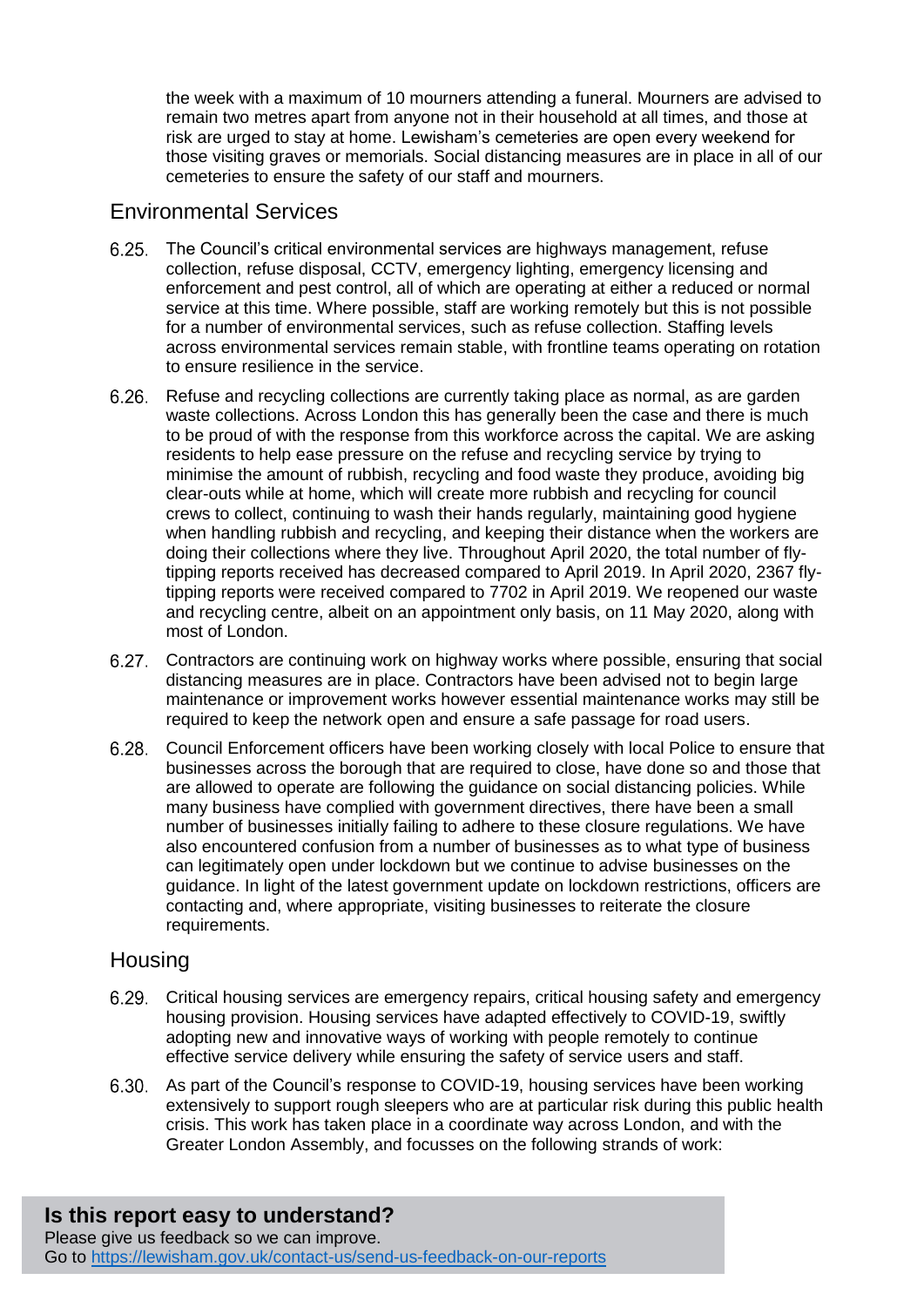- Supporting homeless people who are on the streets or in emergency accommodation where is it difficult to self-isolate, such as in shelters and assessment centres.
- Making sure that there is access to facilities that enable individuals to follow public health guidance, such as en-suite facilities and no shared sleeping facilities.
- Providing support to those accommodated to keep them protected from COVID-19.
- Looking at resettlement and support options through needs assessments to enable more permanent offers of support.
- Since late March 2020 there has been an increase in single homeless households seeking support, whilst there has been a decline in the number of families approaching the Council for assistance, likely as a result of the measures the government have put in place to halt evictions.
- 100 rough sleepers have been accommodated as part of the 'everyone in' approach, 82 of which have been housed by Lewisham and 18 housed by the GLA. 17 of these rough sleepers have already been resettled by the Lewisham Rough Sleeping team. The Rough Sleeper Teams are working to undertake needs assessments to plan for resettlement and support going forward. There is also pan London work going on to ensure a coordinated approach across the capital.
- 6.33. In relation to the Private Rented Sector, new eviction claims made after 25 March will only be lawful if there is a three month notice period and all ongoing housing possession claims are suspended for 90 days. This guarantees safety from eviction for most renters for the short term. Despite this, there remains threats of eviction to residents; the service continues to work with these households, including offering mediation between landlords and tenants, and support tenants to remain in their current tenancy through discussion with the landlord. Officers have prevented 44 illegal evictions since the 30 March, and in this period there has been a focus on preventing and relieving homelessness following evictions.
- The Council's Licensing teams continue to ensure that our residents live in homes that are safe and secure and we work with landlords to ensure that all residents living in the private rented sector have support from us and also to ensure landlords are undertaking emergency repairs.
- Since 30 March 2020 choice based lettings of Social Housing has temporarily been suspended. Available social housing has been directly matched to emergency and urgent lets, along recommended Government guidelines. 90 matches to permanent homes have been made, and 32 homeless households with health conditions that place them at risk of COVID-19 have been moved into self-contained accommodation.
- 6.36. Lewisham Homes continues to carry out essential compliance and safety services such as fire risk and gas safety assessments. They are carrying out Fire Risks Assessments and the actions coming out of them however Gas and Electric checks have been harder to complete on individual properties due to the challenges of tenants selfisolating, but checks in communal areas continue. They have been carrying out weekly welfare checks on Sheltered Housing tenants and have called over 4,000 vulnerable residents to check on their welfare during the crisis and signpost or assist where necessary. All housing partners have been carrying out welfare checks on vulnerable and elderly residents.
- Caretaking services have continued throughout the lockdown with reduced working hours, but with increased cleaning in high traffic areas. Lewisham Homes have only been conducting home visits for emergencies or for Anti-Social Behaviour. Evictions

#### **Is this report easy to understand?** Please give us feedback so we can improve. Go to<https://lewisham.gov.uk/contact-us/send-us-feedback-on-our-reports>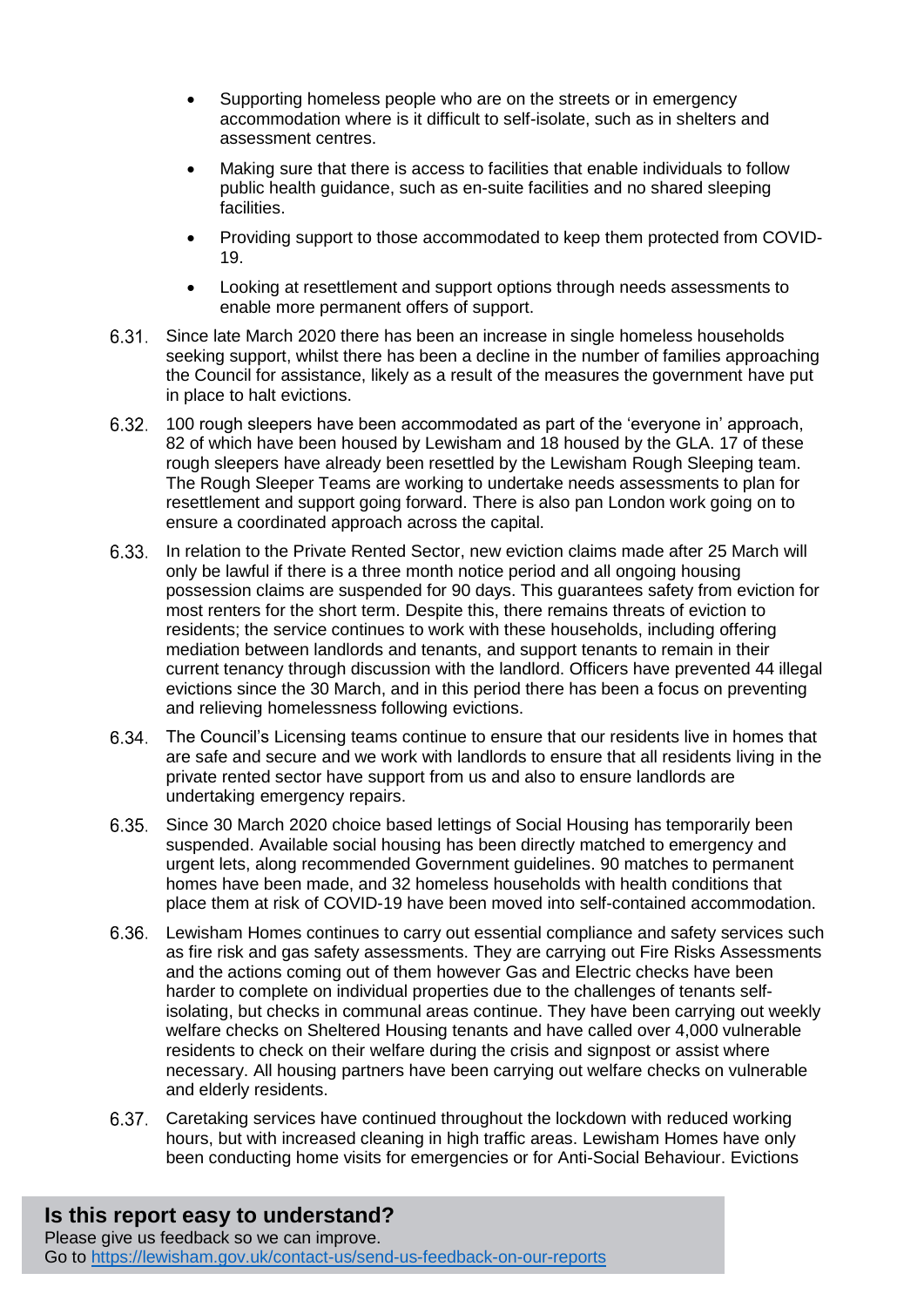and arrears actions were suspended in advance of the government directive. Lewisham Homes have seen a significant increase in Universal Credit claims and an also in rent arrears and continue to provide support to tenants along with advice on rents.

The Council continues to provide critical support for our most vulnerable clients, with the housing assistance team supporting partners to install aids and adaptations to facilitate discharges from hospital or to prevent homelessness. This service has continued during lockdown to install level access showers, stair lifts and ramps in properties.

#### <span id="page-12-0"></span>Finance

Critical finance services are Revenues and Benefits and Business support. The Council has taken measures to support both businesses and residents who are facing financial hardship as a result of COVID-19.

#### **Support for residents**

- Revenues and Benefits have been working to administer a range of measures to support residents facing financial difficulties. The government issued a £3.2m hardship grant to local authorities in response to COVID-19. The Council made these funds available to individual Council Tax payers through two routes:
	- 1) Grants aligned to the Council Tax Reduction Scheme
	- 2) Emergency support for residents.
- The first is an additional grant of £150 per working age claimant of the Council's Council Tax Reduction Scheme (CTRS). Claimants have been written to directly, and all communication channels, such as the website and resident helpline, have been updated accordingly. The Council, as agreed by [Mayor &](http://councilmeetings.lewisham.gov.uk/ieListDocuments.aspx?CId=139&MId=5978) Cabinet on 13 May, is preparing to deliver this support via the Council Tax system and may supplement the amount available for hardship cases if necessary in response to demand. Residents are invited to apply for CTRS where the Revenues and Benefits team are notified of a resident claiming universal credit (administered by Department for Work and Pensions).
- The Council also runs a local support scheme designed to ensure that, in a crisis or an emergency, those residents who are most at risk and least financially able to help themselves receive access to the support they need. To supplement the local support scheme, an emergency hardship scheme has been set up by the Council to provide a one-off payment (covering the costs of essential food and fuel) for people who are facing immediate financial hardship due to COVID-19 and have no other assistance available. The payment is a grant and it does not need to be paid back. As at 18 May, 131 applications have been received in the first week of operation, of which 73 payments have been distributed and 58 applications have been unsuccessful.

#### **Businesses**

- The impact of coronavirus on businesses has been significant. The Government has responded with a range of measures aimed at supported local businesses, many of which are administered by local authorities. Central government has turned to local authorities to deliver and support a number of new support schemes.
- For businesses, support measures include extended business rates relief for 2020/21, grants to small businesses and those in the retail, hospitality, and leisure sectors, and a grant to support Small and Medium Enterprises (SMEs) – those with less than 50 employees – not covered by the initial grant arrangements.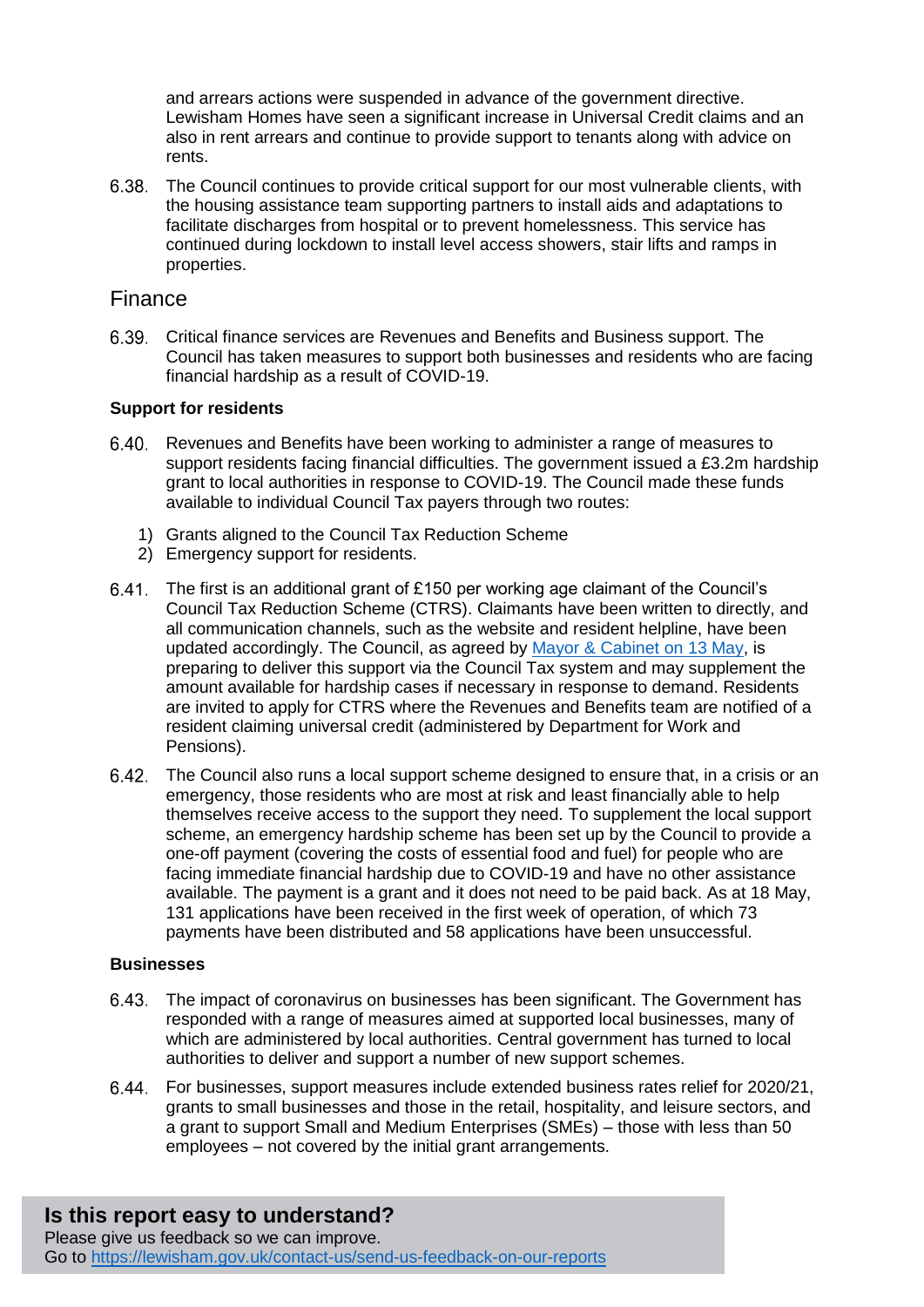The Council has received £47m to distribute in grants of £10k or £25k to small business within certain rateable values and/or in the retail, hospitality, and leisure sectors. At 15 May the Council had assessed all those who have applied and disbursed over 2,700 grants from the 3,650 expected and over £34m (73% of the £47m received) with another 147 cases pending assessment. Work continues to actively reach out to those 818 businesses who may be eligible but have yet to apply. Unfortunately, we were not as swift at getting on top of this work as would have been preferred and we are still working hard to reach as many businesses as possible. The Department of Business, Energy and Industrial Strategy (BEIS) publishes regular performance data on this and as at 11th May Lewisham was 266th out of 314 Councils.

#### **The known and anticipated financial impact on the Council**

- The government has provided some financial support to councils to undertake additional activities in recognition of the unplanned costs they are incurring in responding to COVID-19. The Council is experiencing additional unplanned work and costs to sustain critical services. These include supporting the social care market, distributing personal protective equipment (PPE), and providing shielding support to the most vulnerable as critical services. As well as the extra work to run and support services including housing, waste, benefits, and bereavement services with higher levels of activity while also maintaining social distancing and safe working practices.
- Lewisham has identified a potential £22.9m increase in expenditure and £26.8m loss of income. A total estimated impact for the COVID-19 response of £49.7m. Towards which, the Council has received £18.0m (or a third) in funding from the government. The Mayor has written to the prime minister urging more funding to councils in order to continue running vital services, support local people and save lives. We plan to write to the Government again to make the case on the basis of our financial position as it stands currently.
- A more detailed paper on the financial implications of COVID-19 will be provided to Mayor and Cabinet on the 10 June 2020.

## <span id="page-13-0"></span>Corporate, HR and other support services critical to the COVID-19 response

- Other services that are critical to the Council's COVID-19 response are emergency planning and response teams, customer service centre, communications, health & safety, payroll and emergency recruitment, ICT and critical public health services all of which are focused on supporting and enabling the Council's COVID-19 response and its critical services.
- COVID-19 has required Council staff across the organisation to work very differently. Corporate support teams have been instrumental in enabling staff to adapt to new ways of working, ensuring they have the right equipment, guidance and support to fulfil their roles and support residents. Staff have been required to work in a much more flexible way, responding to need and working with agility. Many staff have volunteered to work in a new area of the Council, honing and developing new skills and learning about different service areas. There have been many positives from this new way of working and the Council's internal recovery will be focused on harnessing and embedding the benefits that have been seen throughout this period.
- $6.51.$ The Council's IT division has responded will to a surge in demand for IT support, adopting a new flexible working model of support to staff and rapidly deploying laptops to priority services. New technology has been effectively rolled out across the organisation to support remote working. Likewise, HR policy and guidance has been rapidly reviewed and updated to support new ways of working, guiding managers on the best way to communicate and support teams remotely.

# **Is this report easy to understand?**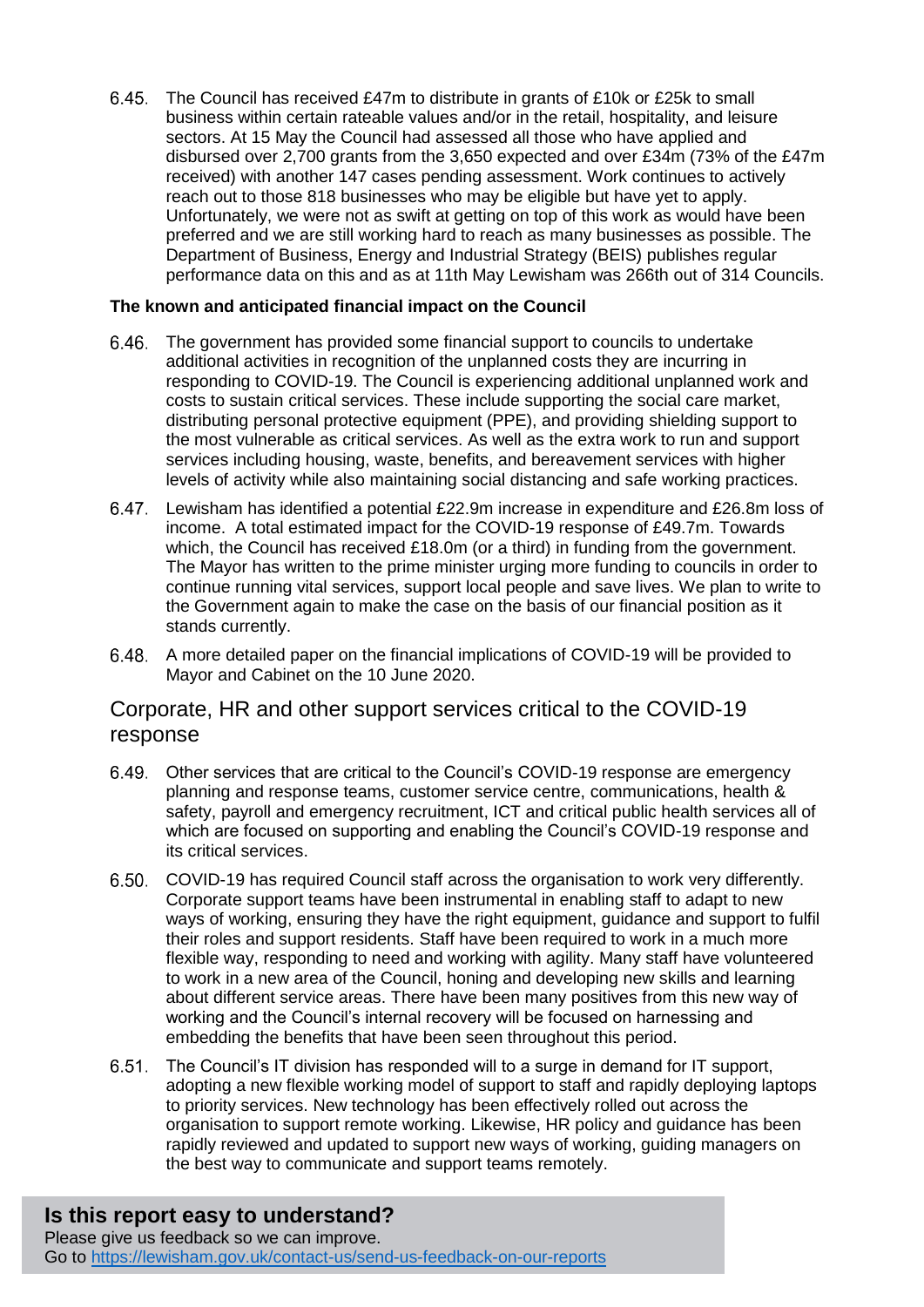# **7. Financial implications**

- $7.1.$ The most up to date assessment of the impact of COVID-19 on the Council's finances is the monitoring return to the Ministry for Housing, Communities and Local Government (MHCLG) submitted on 15 May. This identifies the potential financial impact at £82.7m to the 20/21 budget - from additional costs of £22.9m and lost income of £59.8m - before applying government funding received. After applying government funding received of £33m for business rate reliefs, £18m for Council services, and assuming (although still to be confirmed by government) the remaining estimated Collection Fund lost income of £11.5m is met by government once the full impact becomes clear, the outstanding financial gap for the Council is currently estimated at £20.2m. This represents all of the unallocated reserves the Council holds of £20m.
- $7.2<sub>1</sub>$ This is the current position with the recovery and longer term impacts to the budget still to be assessed and funded. The Council continues to make the case and claim support for these financial impacts from the government as the cost of responding to COVID-19.
- $7.3.$ However, if further government support is not made available any unfunded costs or lost income will fall to the Council's reserves. This is because, while the actions consistent with the services agreed in the budget, the scale of their impact is over and above the budgets set for the year. At the present time, noting the estimated cost to the Council and the government's financial support to date as set out above, the s151 officer confirms the Council has sufficient reserves to support the recommendations in this report. Any significant extension of the duration or scale of impact of the Covid response could change this assessment. Updates will therefore need to be brought back as part of further financial updates for Members' decisions. This is discussed further in the Mayor and Cabinet report for 10 June.

# **8. Legal implications**

- $8.1.$ The Coronavirus Act 2020 received Royal Assent on 25th March this year. It gives the Government emergency powers to combat the COVID 19 pandemic. The provisions of the Act are time-limited for two years, though this period may be shortened by ministerial direction. In addition the Act is subject to Parliamentary review every 6 months.
- $8.2.$ The Act enables the Government to restrict or prohibit public gatherings, control or suspend public transport, order businesses such as shops and restaurants to close, temporarily detain people suspected of COVID-19 infection, suspend the operation of ports and airports, enrol medical students and retired healthcare workers in the health services, relax regulations to ease the burden on healthcare services, and assume control of death management in particular local areas.
- $8.3.$ Many of its provisions are specific to local government. For example the Act temporarily suspends local authorities' legal duty to meet the care needs of all people who are eligible under the Care Act 2014. Instead, councils will have a duty to provide care only if necessary to avoid breaching a person's rights under the Convention of Human Rights (ECHR). However as set out in the report, the Council has not sought to rely on any of the easements to the Care Act allowed in the Coronavirus Act.
- $8.4$ The Act also makes provisions for elections and annual general meetings to be deferred and for council meetings to be held remotely.
- $8.5.$ A number of directions have been made to legislative provisions using the Coronavirus provisions. For example, the Secretary of State issued a direction on 31 March 2020 to Ofqual about the calculation of students' GCSE, AS and A level results and on 9 April in respect of technical qualifications though many of the government's intentions for

# **Is this report easy to understand?**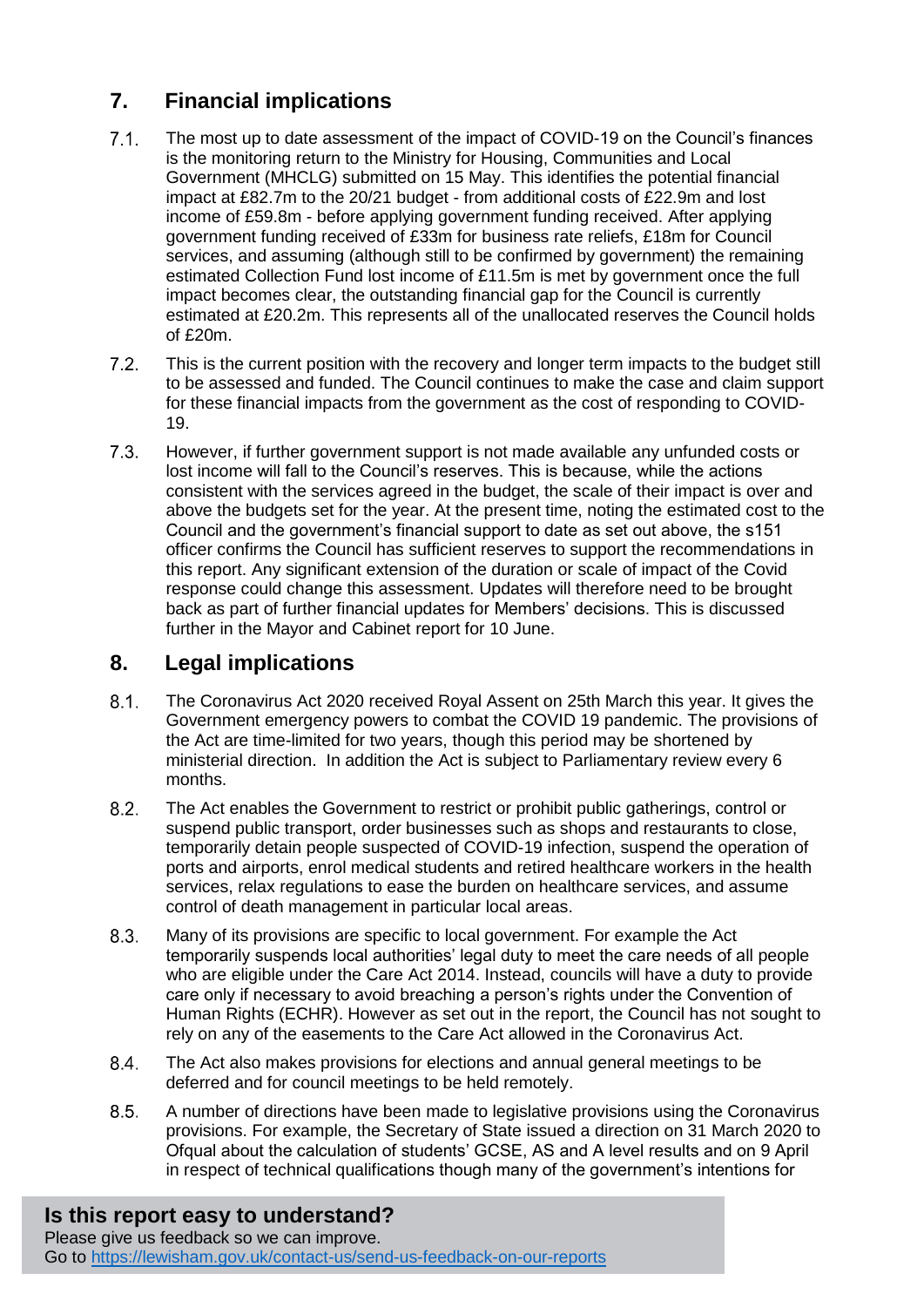local government have been expressed through non statutory guidance. Whilst having no statutory force, the Council would be well advised to have regard to this guidance, and only departing from it with good reason, particularly bearing in mind that the Secretary of State retains the power to issue directions if necessary.

- $8.6.$ Under Section 17 Crime and disorder Act 1998 the Council has a duty in the exercise of its functions to consider the impact of all their functions and decisions on crime and disorder in their local area.
- $8.7.$ Section 12 of the Health and Social Care Act inserted a new section 2B into the NHS Act 2006 to give a local authority a new duty to take such steps as it considers appropriate to improve the health of the people in its area. The steps in this report are consistent with that duty.
- $8.8.$ Under S3 Local Government Act, 1999 the Council must make arrangements to secure continuous improvement in the way in which its functions are exercised, having regard to a combination of economy, efficiency and effectiveness. This duty remains even in these exceptional circumstances.

## **9. Equalities implications**

- $9.1.$ There is emerging evidence that suggests a disproportionate impact of COVID-19 on groups with protected characteristics. National research shows there are significant health inequalities affecting Black African and Caribbean communities, which are perpetuated by inequalities in the wider determinants of health such as housing, employment and education. These have been exacerbated by COVID-19 and may underpin some of the excess deaths in these populations.
- $9.2.$ Lewisham Council and Birmingham City Council are partnering to conduct a review gather insights on health inequalities within Black African and Caribbean communities in Birmingham and Lewisham asking 'how do we break the cycle of inequality?'. The Council has also submitted evidence to the Women and Equalities Committee about the different and disproportionate impact that the Coronavirus – and measures to tackle it – is having on people with the protected characteristics under the Equality Act. The Council plans to supplement this work with an extensive impact assessment of COVID-19 on the borough, with a focus on those with protected characteristics.
- $9.3.$ The Equality Act 2010 (the Act) introduced a public sector equality duty (the equality duty or the duty). It covers the following protected characteristics: age, disability, gender reassignment, marriage and civil partnership, pregnancy and maternity, race, religion or belief, sex and sexual orientation.
- 9.4. In summary, the Council must, in the exercise of its functions, have due regard to the need to:
	- eliminate unlawful discrimination, harassment and victimisation and other conduct prohibited by the Act
	- advance equality of opportunity between people who share a protected characteristic and those who do not
	- foster good relations between people who share a protected characteristic and those who do not
- It is not an absolute requirement to eliminate unlawful discrimination, harassment,  $9.5.$ victimisation or other prohibited conduct, or to promote equality of opportunity or foster good relations between persons who share a protected characteristic and those who do not. It is a duty to have due regard to the need to achieve the goals listed in the paragraph above.
- $9.6.$ The weight to be attached to the duty will be dependent on the nature of the decision

**Is this report easy to understand?**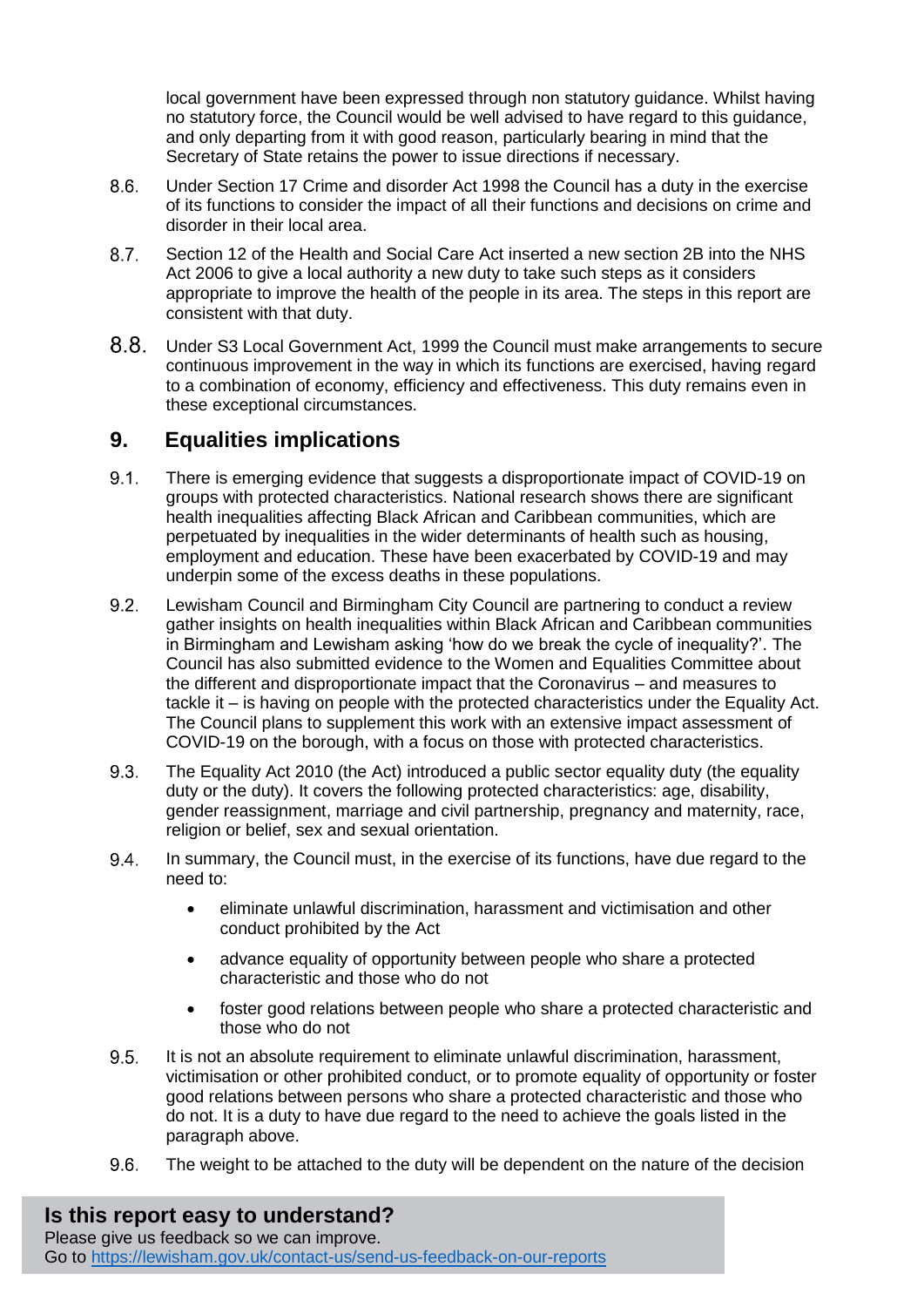and the circumstances in which it is made. This is a matter for members, bearing in mind the issues of relevance and proportionality. They must understand the impact or likely impact of the decision on those with protected characteristics who are potentially affected by the decision. The extent of the duty will necessarily vary from case to case and due regard is such regard as is appropriate in all the circumstances.

- $9.7.$ The Equality and Human Rights Commission has issued Technical Guidance on the Public Sector Equality Duty and statutory guidance entitled "Equality Act 2010 Services, Public Functions & Associations Statutory Code of Practice". The Council must have regard to the statutory code in so far as it relates to the duty and attention is drawn to Chapter 11 which deals particularly with the equality duty. The Technical Guidance also covers what public authorities should do to meet the duty. This includes steps that are legally required, as well as recommended actions. The guidance does not have statutory force but nonetheless regard should be had to it, as failure to do so without compelling reason would be of evidential value. The statutory code and the technical guidance can be found at:
	- [https://www.equalityhumanrights.com/en/advice-and-guidance/equality-act](https://www.equalityhumanrights.com/en/advice-and-guidance/equality-act-codes-practice)[codes-practice](https://www.equalityhumanrights.com/en/advice-and-guidance/equality-act-codes-practice)
	- [https://www.equalityhumanrights.com/en/advice-and-guidance/equality-act](https://www.equalityhumanrights.com/en/advice-and-guidance/equality-act-technical-guidance)[technical-guidance](https://www.equalityhumanrights.com/en/advice-and-guidance/equality-act-technical-guidance)
- $9.8.$ The Equality and Human Rights Commission (EHRC) has previously issued five guides for public authorities in England giving advice on the equality duty:
	- The essential quide to the public sector equality duty
	- Meeting the equality duty in policy and decision-making
	- Engagement and the equality duty: A guide for public authorities
	- Objectives and the equality duty. A guide for public authorities
	- Equality Information and the Equality Duty: A Guide for Public Authorities
- $9.9.$ The essential guide provides an overview of the equality duty requirements
	- The essential quide to the public sector equality duty
	- Meeting the equality duty in policy and decision-making
	- Engagement and the equality duty
	- Equality objectives and the equality duty
	- **Equality information and the equality duty**
- The essential guide provides an overview of the equality duty requirement including the general equality duty, the specific duties and who they apply to. It covers what public authorities should do to meet the duty including steps that are legally required, as well as recommended actions. The other four documents provide more detailed guidance on key areas and advice on good practice. Further information and resources are available at:
	- [https://www.equalityhumanrights.com/en/advice-and-guidance/public-sector](https://www.equalityhumanrights.com/en/advice-and-guidance/public-sector-equality-duty-guidance)[equality-duty-guidance](https://www.equalityhumanrights.com/en/advice-and-guidance/public-sector-equality-duty-guidance)

## **10. Climate change and environmental implications**

There are no direct climate change and environmental implications arising from this report.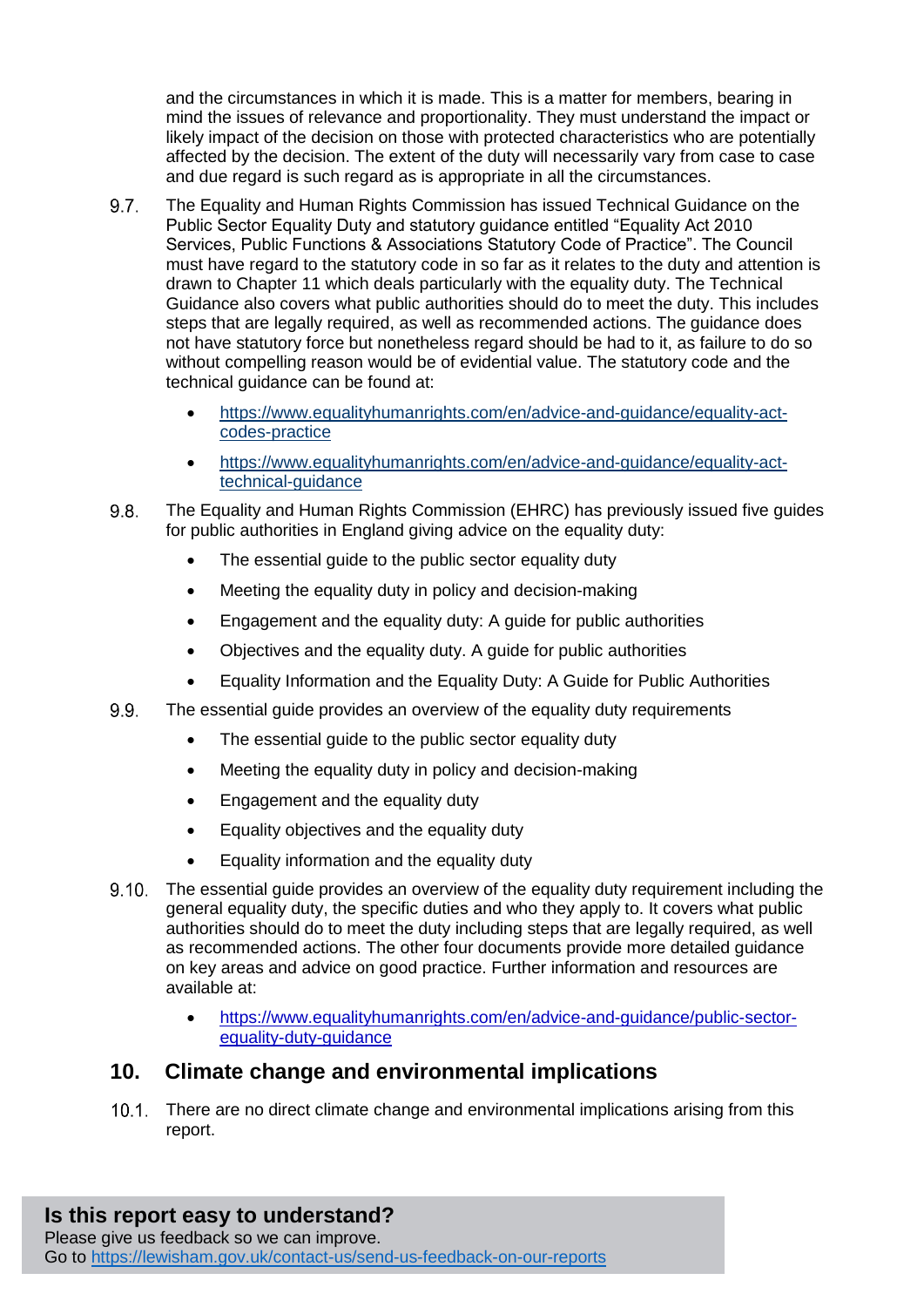# **11. Crime and disorder implications**

11.1. There are no direct crime and disorder implications arising from this report.

# **12. Health and wellbeing implications**

12.1. There are no direct health and wellbeing implications arising from this report, however it should be acknowledged that COVID-19 presents a serious threat to the health and wellbeing of Lewisham's residents, as it does across the world. The Council's response and recovery objectives are rooted in promoting good public health and safety for Lewisham's residents.

## **13. Background papers**

13.1. Overview and Scrutiny Committee 5 May 2020 - Scrutiny of the Council's COVID-19 [Response](http://councilmeetings.lewisham.gov.uk/documents/s73228/Scrutiny%20of%20the%20Councils%20Covid-19%20Response.pdf)

## **14. Glossary**

| <b>Term</b>                                           | <b>Definition</b>                                                                                                                                                                                                                                                                                                                                                                                                                                                                                                                                                                            |
|-------------------------------------------------------|----------------------------------------------------------------------------------------------------------------------------------------------------------------------------------------------------------------------------------------------------------------------------------------------------------------------------------------------------------------------------------------------------------------------------------------------------------------------------------------------------------------------------------------------------------------------------------------------|
| <b>Council Gold</b>                                   | A gold/silver/bronze command structure is a hierarchy used by<br>the emergency services and other public sector organisations<br>(including local authorities) to manage the response to major<br>incidents. Gold command is responsible for formulating a<br>strategy for dealing with the incident and has overall control of<br>resources.                                                                                                                                                                                                                                                |
| COVID-19                                              | Coronavirus disease (COVID-19) is an infectious disease<br>caused by a newly discovered coronavirus. The two main<br>symptoms of COVID-19 are a high temperature and a new,<br>persistent cough, but peopl                                                                                                                                                                                                                                                                                                                                                                                   |
| <b>Overview and Scrutiny</b><br><b>Business Panel</b> | Lewisham has two Business Panels (sub-committees of the<br>Overview and Scrutiny Committee).<br>Overview & Scrutiny Business Panel is made up of the chair<br>and vice-chair of the Overview and Scrutiny Committee, the<br>chair of each of the Select Committees, and two other non-<br>Executive councillors.                                                                                                                                                                                                                                                                             |
|                                                       | The main functions of Business Panel are reviewing key<br>decisions once they have been taken (potentially "calling in"<br>key decisions that have been made but not yet implemented);<br>coordinating and approving the overall scrutiny work<br>programme; and allocating scrutiny work in the event that it<br>crosses the remit of more than one scrutiny body.<br>Three parent governors and two diocesan representatives sit<br>on the Education Business Panel, alongside the councillors<br>that make up the regular Business Panel. The Education<br><b>Business Panel reviews.</b> |

#### **Is this report easy to understand?** Please give us feedback so we can improve. Go to<https://lewisham.gov.uk/contact-us/send-us-feedback-on-our-reports>